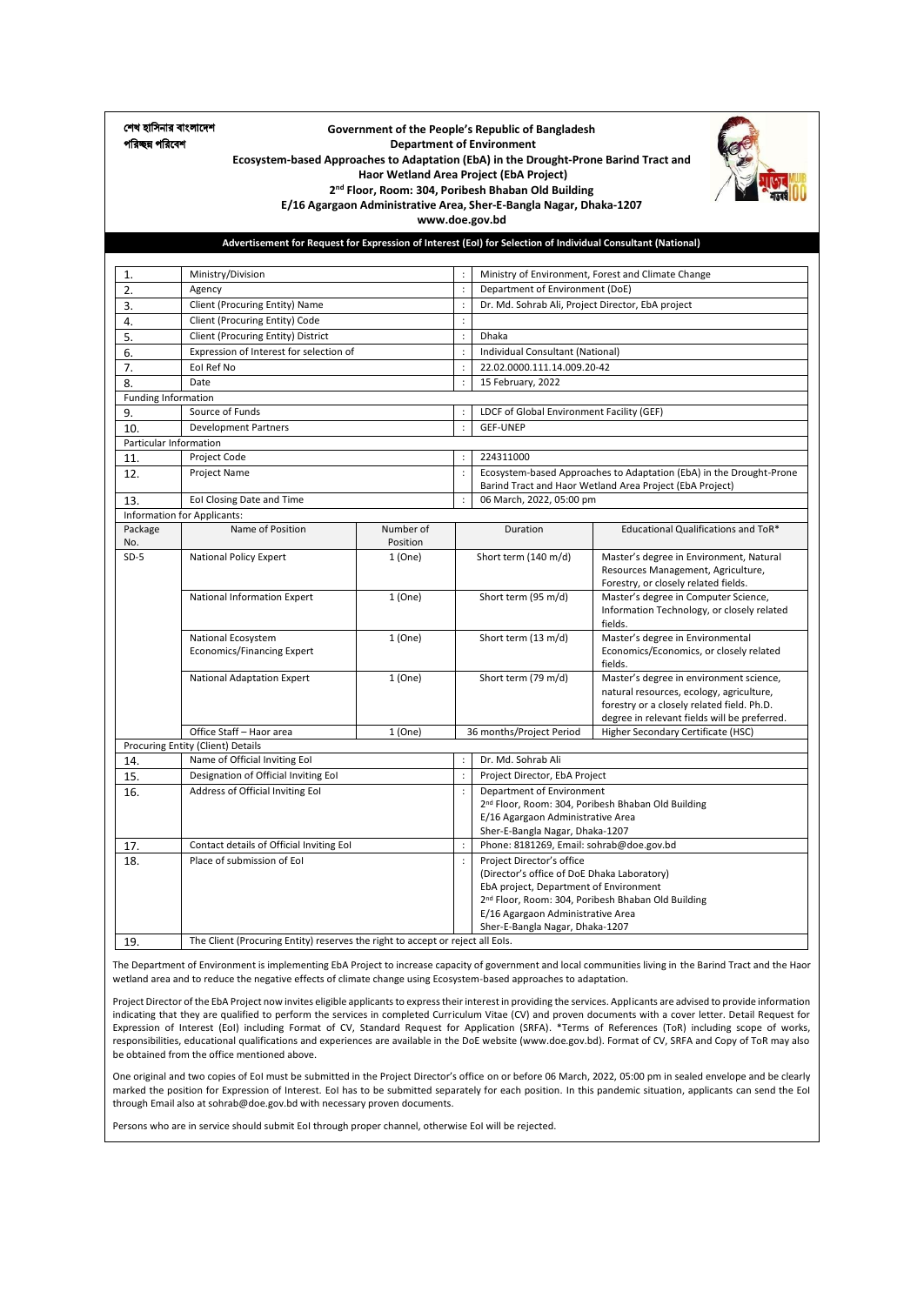### Government of the People's Republic of Bangladesh

### Department of Environment

### Ecosystem-based Approaches to Adaptation (EbA) in the Drought-Prone Barind Tract and Haor Wetland Area Project (EbA Project)

### Terms of References (ToR) for Long Term/ Short Term Consultants-National

| Seria | Position                  | Terms of References (ToR)                                                                                                                             |
|-------|---------------------------|-------------------------------------------------------------------------------------------------------------------------------------------------------|
|       |                           |                                                                                                                                                       |
| 1.    | <b>National Policy</b>    | <b>Responsibilities:</b>                                                                                                                              |
|       | Expert                    | (1) Review existing policies and plans related to ecosystem management,                                                                               |
|       |                           | protected area management and coastal development to identify entry points                                                                            |
|       |                           | for EbA, and to identify barriers to the effective implementation of EbA.<br>(2) Develop policy briefs related to ecosystem management to promote the |
|       |                           | inclusion of climate change and EbA.                                                                                                                  |
|       |                           | (3) Develop technical guidelines for policy and decision-makers to implement EbA.                                                                     |
|       |                           | (4) Develop training modules and provide training national and local policy- and<br>decision-makers on the technical guidelines developed.            |
|       |                           | (5) Develop a brief on "lessons learned" during the revision of policies and plans                                                                    |
|       |                           | - including inter alia barriers to revisions - to inform future medium- and long-                                                                     |
|       |                           | term adaptation planning for all sectors in Bangladesh.                                                                                               |
|       |                           | (6) Perform any other responsibility/task as assigned by the Project Director.                                                                        |
|       |                           | <b>Qualifications and experiences:</b>                                                                                                                |
|       |                           | (1) Master's degree in Environment, Natural Resources Management, Agriculture,                                                                        |
|       |                           | Forestry, or closely related fields.<br>(2) A minimum of 15 years work experience in institutional management, policy                                 |
|       |                           | planning, program building in the field of agriculture and sustainable                                                                                |
|       |                           | environmental management.                                                                                                                             |
|       |                           | (3) Fluent in Bangla and English including writing and communication skills.                                                                          |
|       |                           | (4) Adequate computer skill, documentation/report composition etc.                                                                                    |
| 2.    | National                  | <b>Responsibilities:</b>                                                                                                                              |
|       | <b>Information Expert</b> | (1) Review existing information databases for ecosystem restoration and/or<br>climate change vulnerability management from government department      |
|       |                           | websites and other related sources to identify an appropriate portal for the                                                                          |
|       |                           | central EbA information database at DoE.                                                                                                              |
|       |                           | (2) If an appropriate portal is identified in Activity 3.1.1, strengthen this portal to                                                               |
|       |                           | include the central EbA information base. If no appropriate existing portals are                                                                      |
|       |                           | identified, establish a new portal in line with DoE website.<br>(3) Collate knowledge products, and design and implement a knowledge                  |
|       |                           | management plans/programmes. He will develop communication strategy to                                                                                |
|       |                           | capture, store and disseminate knowledge products generated by the EbA                                                                                |
|       |                           | project, baseline and aligned projects in Bangladesh.                                                                                                 |
|       |                           | (4) He will also collate data and information from relevant departments and                                                                           |
|       |                           | institutions to share on the central EbA information database including: i)                                                                           |
|       |                           | lessons learned through implementing the LDCF-financed project; ii) results of                                                                        |
|       |                           | research and assessments undertaken within the project; and iii) cost-<br>effectiveness of EbA.                                                       |
|       |                           | (5) Perform any other responsibility/task as assigned by the Project Director.                                                                        |
|       |                           |                                                                                                                                                       |
|       |                           | <b>Qualification and experiences:</b>                                                                                                                 |
|       |                           | (1) Master's degree in Computer Science, Information Technology, or closely<br>related fields.                                                        |
|       |                           | (2) Minimum 12 years of experience in the field of climate change, capacity                                                                           |
|       |                           | building, and research and information development. Additionally, they                                                                                |
|       |                           | should have good knowledge and understanding of Bangladesh's climate                                                                                  |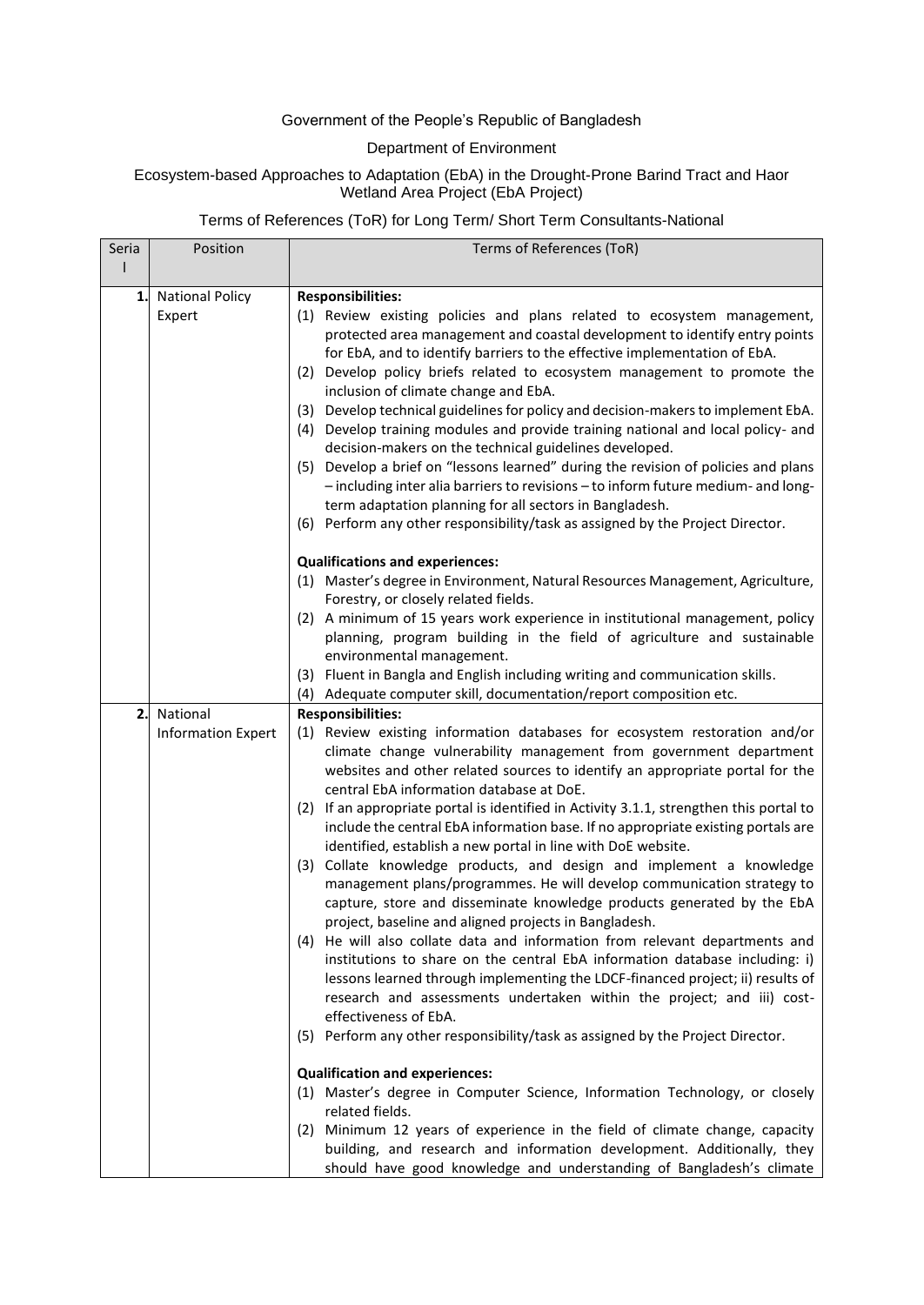| Seria | Position                 | Terms of References (ToR)                                                                                                                                                                                                                                                                                    |
|-------|--------------------------|--------------------------------------------------------------------------------------------------------------------------------------------------------------------------------------------------------------------------------------------------------------------------------------------------------------|
|       |                          |                                                                                                                                                                                                                                                                                                              |
|       |                          | change risks, information database system and management on agriculture<br>and natural resources information for dissemination in developing planning.<br>(3) Fluent in Bangla and English including writing and communication skills.<br>(4) Adequate computer skill, documentation/report composition etc. |
| 3.    | National                 | <b>Responsibilities:</b>                                                                                                                                                                                                                                                                                     |
|       | Ecosystem                | (1) Identify detail financing mechanisms for inclusion in the technical                                                                                                                                                                                                                                      |
|       | Economics/Financi        | guidelines developed by the NPE.                                                                                                                                                                                                                                                                             |
|       | ng Expert                | (2) Identify barriers to national dialogue on adaptation and mobilisation of                                                                                                                                                                                                                                 |
|       |                          | funds for EbA implementation, and develop a strategy to overcome                                                                                                                                                                                                                                             |
|       |                          | these barriers.                                                                                                                                                                                                                                                                                              |
|       |                          | (3) Perform any other responsibility/task as assigned by the Project<br>Director.                                                                                                                                                                                                                            |
|       |                          | <b>Qualification and experiences:</b>                                                                                                                                                                                                                                                                        |
|       |                          | (1) (Master's degree in Environmental Economics/Economics, or closely                                                                                                                                                                                                                                        |
|       |                          | related fields.                                                                                                                                                                                                                                                                                              |
|       |                          | (2) A minimum of 12 years work experience in the field of environmental                                                                                                                                                                                                                                      |
|       |                          | and/or natural resources management programmes/climate change                                                                                                                                                                                                                                                |
|       |                          | adaptation/disaster risk<br>management/ecosystem<br>management,                                                                                                                                                                                                                                              |
|       |                          | capacity building and research and information development.                                                                                                                                                                                                                                                  |
|       |                          | (3) Fluent in Bangla and English including writing and communication skills.                                                                                                                                                                                                                                 |
|       |                          | (4) Adequate computer skill, documentation/report composition etc.                                                                                                                                                                                                                                           |
| 4.    | National                 | <b>Responsibilities:</b>                                                                                                                                                                                                                                                                                     |
|       | <b>Adaptation Expert</b> | (1) Assist to develop technical guidelines (climate change threats, natural<br>resource vulnerabilities and management for ecosystem services) in<br>order to promote/improve the implementation of EbA projects in<br>Bangladesh.                                                                           |
|       |                          | (2) S/he will collect information on national adaptation including<br>technological packages from different NARS Institutes, universities,<br>different government departments, and civil societies.                                                                                                         |
|       |                          | (3) S/he will synthesize above information for the preparation of different                                                                                                                                                                                                                                  |
|       |                          | adaptation documents, plans, and programmes for EbA project<br>planning and management in Bangladesh.                                                                                                                                                                                                        |
|       |                          | (4) Develop training plans aimed at improving understanding on EbA of                                                                                                                                                                                                                                        |
|       |                          | local and national policy- and decision-makers. The training plans will                                                                                                                                                                                                                                      |
|       |                          | be developed using national and international best practices and                                                                                                                                                                                                                                             |
|       |                          | lessons learned from adaptation projects in Bangladesh and EbA in<br>South Asia.                                                                                                                                                                                                                             |
|       |                          | (5) Implement the training plans and run training sessions and workshops                                                                                                                                                                                                                                     |
|       |                          | with local and national policy- and decision-makers as well as EbA                                                                                                                                                                                                                                           |
|       |                          | practitioners.                                                                                                                                                                                                                                                                                               |
|       |                          | (6) Identify<br>barriers<br>effective<br>coordination,<br>planning<br>to<br>and<br>implementation of EbA projects. In particular, barriers to the following                                                                                                                                                  |
|       |                          | should be identified: i) effective national dialogue on adaptation; ii)                                                                                                                                                                                                                                      |
|       |                          | upscaling and replicating EbA,.                                                                                                                                                                                                                                                                              |
|       |                          | (7) Based on the barriers identified, develop technical guidelines for the                                                                                                                                                                                                                                   |
|       |                          | officials of the DoE, BMDA, BWDB, BHWDB, DAE, FD, DOF and DLS - on                                                                                                                                                                                                                                           |
|       |                          | moving from policy to implementation (i.e. how to plan, finance and<br>implement EbA interventions).                                                                                                                                                                                                         |
|       |                          |                                                                                                                                                                                                                                                                                                              |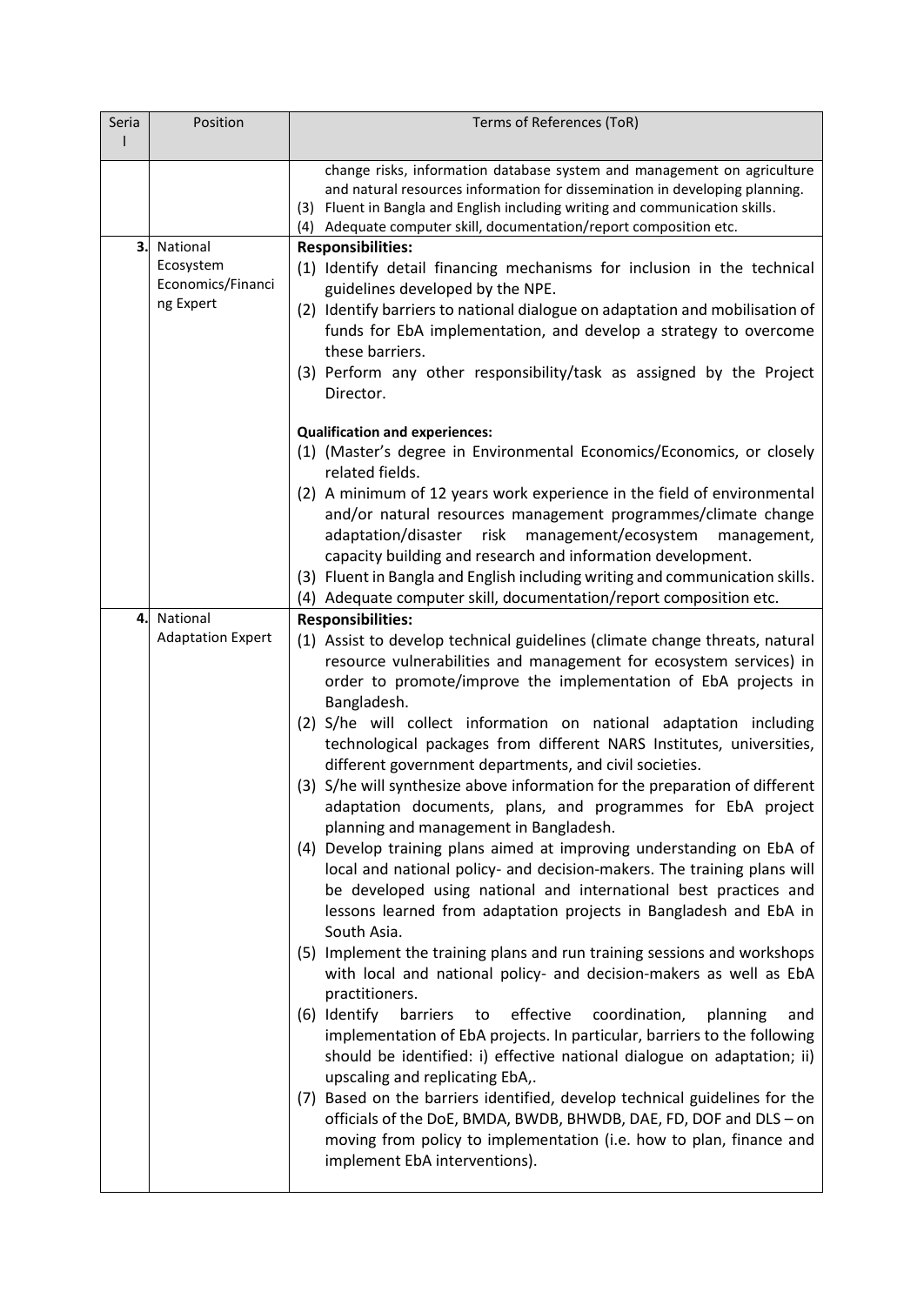| Seria | Position            | Terms of References (ToR)                                                                                                                                                          |
|-------|---------------------|------------------------------------------------------------------------------------------------------------------------------------------------------------------------------------|
|       |                     |                                                                                                                                                                                    |
|       |                     | (8) Perform any other responsibility/task as assigned by the Project                                                                                                               |
|       |                     | Director.                                                                                                                                                                          |
|       |                     | <b>Qualification and experiences:</b>                                                                                                                                              |
|       |                     | (1) Master's degree in environment science, natural resources, ecology,<br>agriculture, forestry or a closely related field. Ph.D. degree in relevant<br>fields will be preferred. |
|       |                     | (2) Minimum 12 years of experience in the field of environmental<br>management, natural resources, climate change adaptation, disaster                                             |
|       |                     | risk management in the countries of the regions.                                                                                                                                   |
|       |                     | (3) Fluent in Bangla and English including writing and communication skills;                                                                                                       |
|       |                     | (4) Adequate computer skill, documentation/report composition etc.                                                                                                                 |
| 5.    | Office Staff - Haor | <b>Responsibilities:</b>                                                                                                                                                           |
|       | area                | Assist Sub Project Management Unit (Sub-PMU) to run the office smoothly.<br>(1)                                                                                                    |
|       |                     | Any other work assigned by the authority.<br>(2)                                                                                                                                   |
|       |                     |                                                                                                                                                                                    |
|       |                     | <b>Qualifications and experiences:</b>                                                                                                                                             |
|       |                     | (1) Minimum Higher Secondary Certificate (HSC) with at least 2 years of<br>work experience.                                                                                        |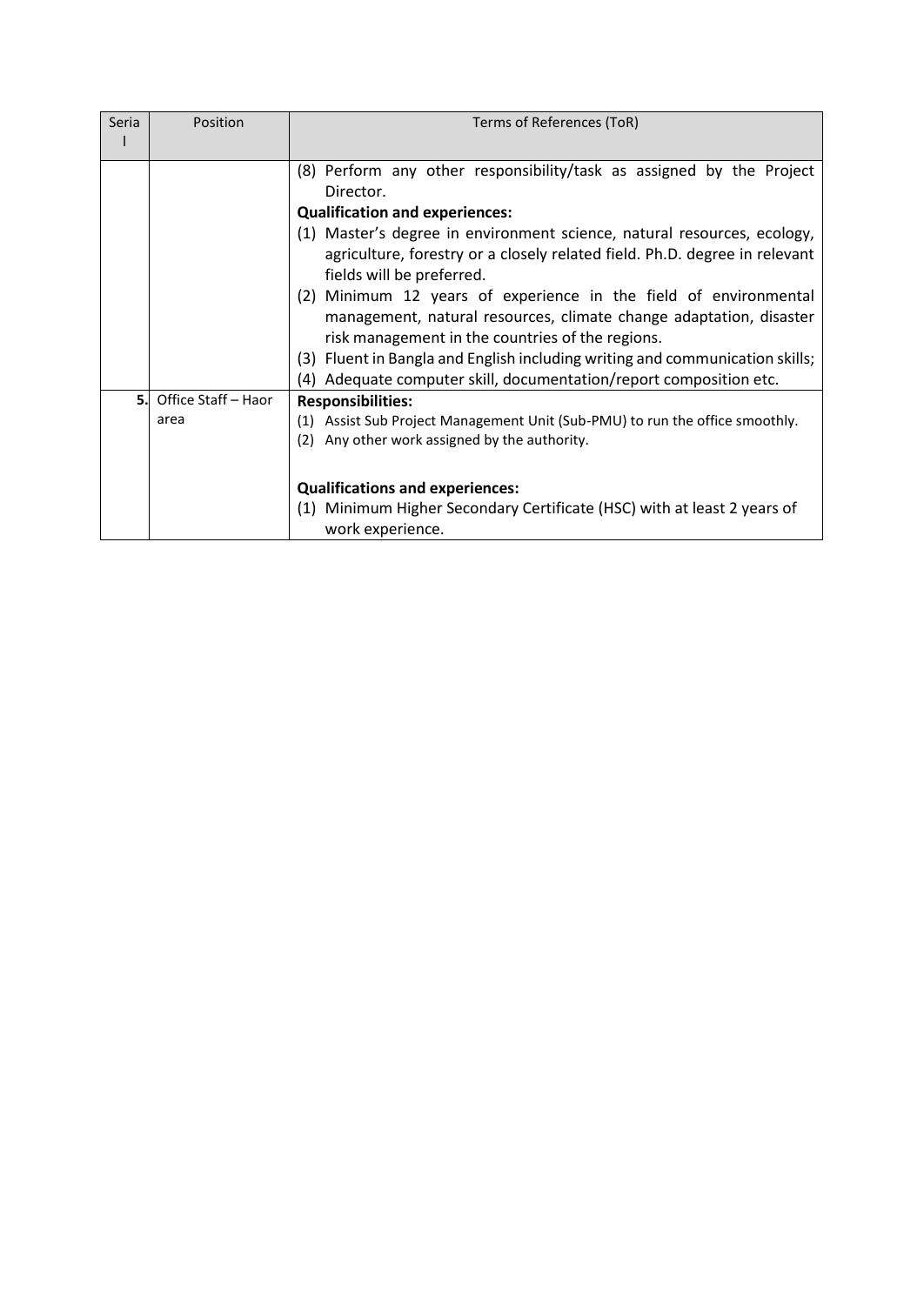### Curriculum Vitae (CV) of the Applicants

- <span id="page-4-0"></span>**1. Name of Position :**
- **2. Name of Applicant :**
- **3. Current Address :**
- **4. Permanent Address :**
- **5. Contacts (Email, Mobile etc.) :**
- **6. Date of Birth :**
- **7. Nationality :**
- **8. Educational Qualification (Details) :**

| <b>Degree</b> | Institution | <b>Result</b> | <b>Passing Year</b> |
|---------------|-------------|---------------|---------------------|
|               |             |               |                     |
|               |             |               |                     |
|               |             |               |                     |
|               |             |               |                     |
|               |             |               |                     |

### **9. Major Training Obtained (Details) :**

| Name of<br><b>Training</b> | Institution/<br>Organization | Organizer(s) | <b>Duration</b> |
|----------------------------|------------------------------|--------------|-----------------|
|                            |                              |              |                 |
|                            |                              |              |                 |
|                            |                              |              |                 |
|                            |                              |              |                 |

#### **10. Experiences (Details) :**

| <b>Employment/Engagement 1</b> | <b>Details</b> |
|--------------------------------|----------------|
| <b>Employment/Engagement 2</b> | <b>Details</b> |
| <b>Employment/Engagement 3</b> | <b>Details</b> |
| <b>Employment/Engagement 4</b> | <b>Details</b> |
| <b>Employment/Engagement 5</b> | <b>Details</b> |

#### **11. Language and Degree of Proficiency :**

| Language | <b>Speaking</b> | <b>Reading</b> | <b>Writing</b> |
|----------|-----------------|----------------|----------------|
|          |                 |                |                |
|          |                 |                |                |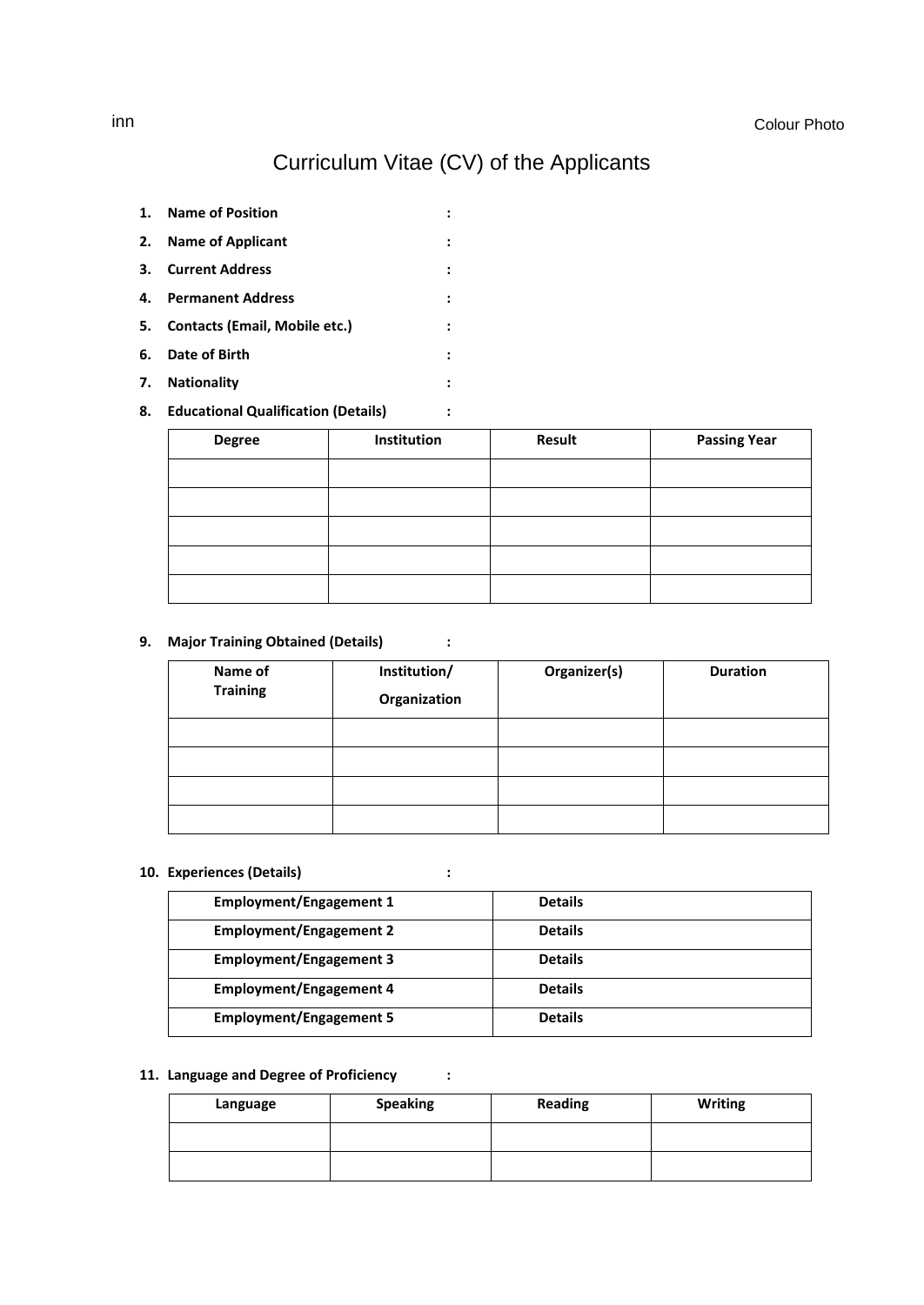- **12. Computer Skill :**
- **13. Publication (Optional) :**

#### CERTIFICATION

I, the undersigned, certify that (i) I was not a former employee of the Client immediately before the submission of this proposal, and (ii) to the best of my knowledge and belief, this CV correctly describes myself, my qualifications, and my experience. I understand that any wilful misstatement described herein may lead to my disqualification or dismissal, if engaged.

| Signature                    |  |
|------------------------------|--|
|                              |  |
|                              |  |
|                              |  |
|                              |  |
|                              |  |
|                              |  |
|                              |  |
|                              |  |
|                              |  |
|                              |  |
|                              |  |
|                              |  |
|                              |  |
|                              |  |
|                              |  |
|                              |  |
|                              |  |
|                              |  |
| <b>Full Name</b>             |  |
|                              |  |
|                              |  |
|                              |  |
|                              |  |
|                              |  |
|                              |  |
|                              |  |
| Date of Signing (dd/mm/yyyy) |  |
|                              |  |
|                              |  |
|                              |  |
|                              |  |
|                              |  |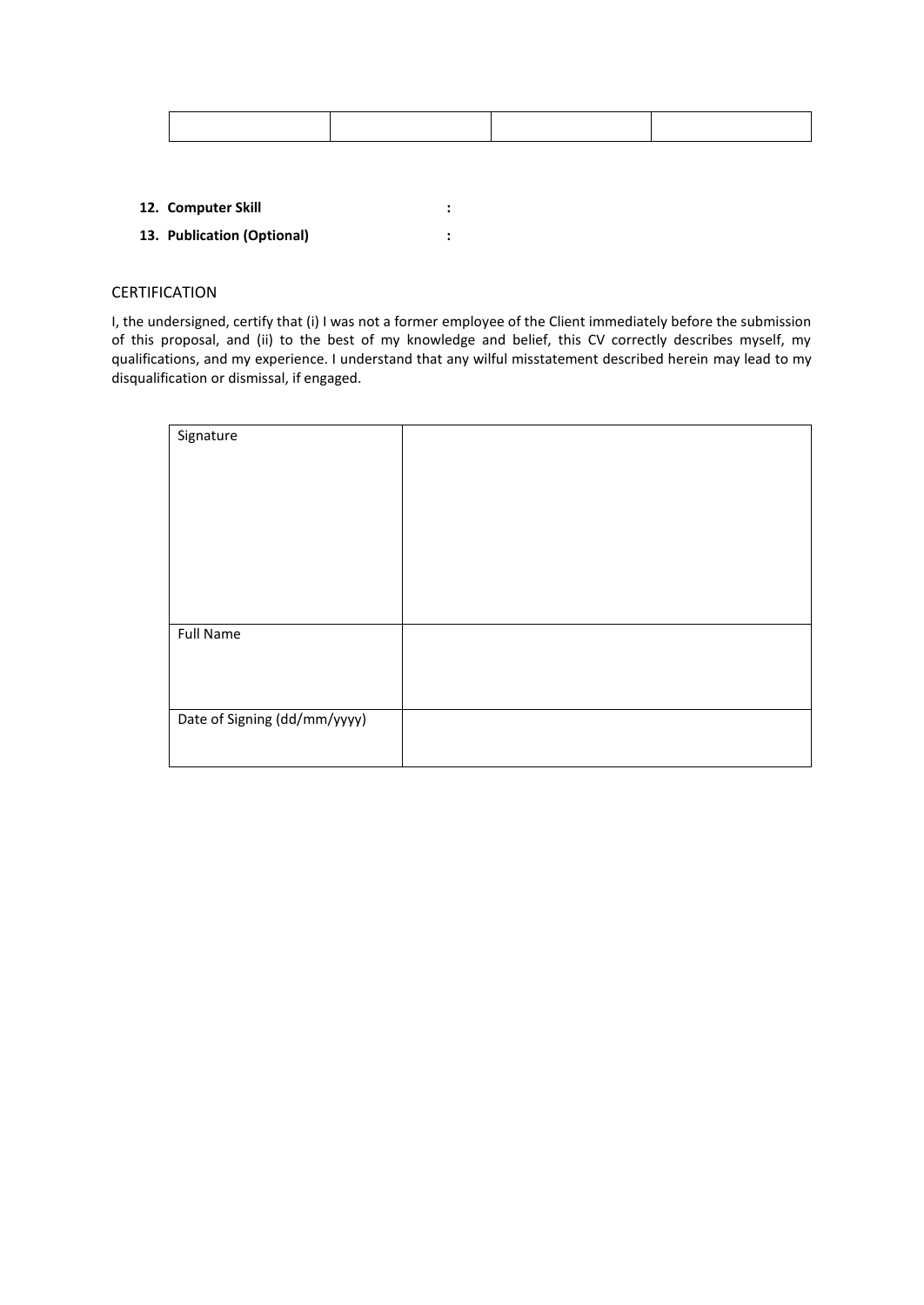

# GOVERNMENT OF THE PEOPLE'S REPUBLIC OF BANGLADESH

Standard Request for Application (SRFA) Selection of Individual Consultant (National)

for

Ecosystem-based Approaches to Adaptation (EbA) in the Drought-Prone Barind Tract and Haor Wetland Area Project (EbA Project) Department of Environment

(Time Based)

Central Procurement Technical Unit Implementation Monitoring and Evaluation Division Ministry of Planning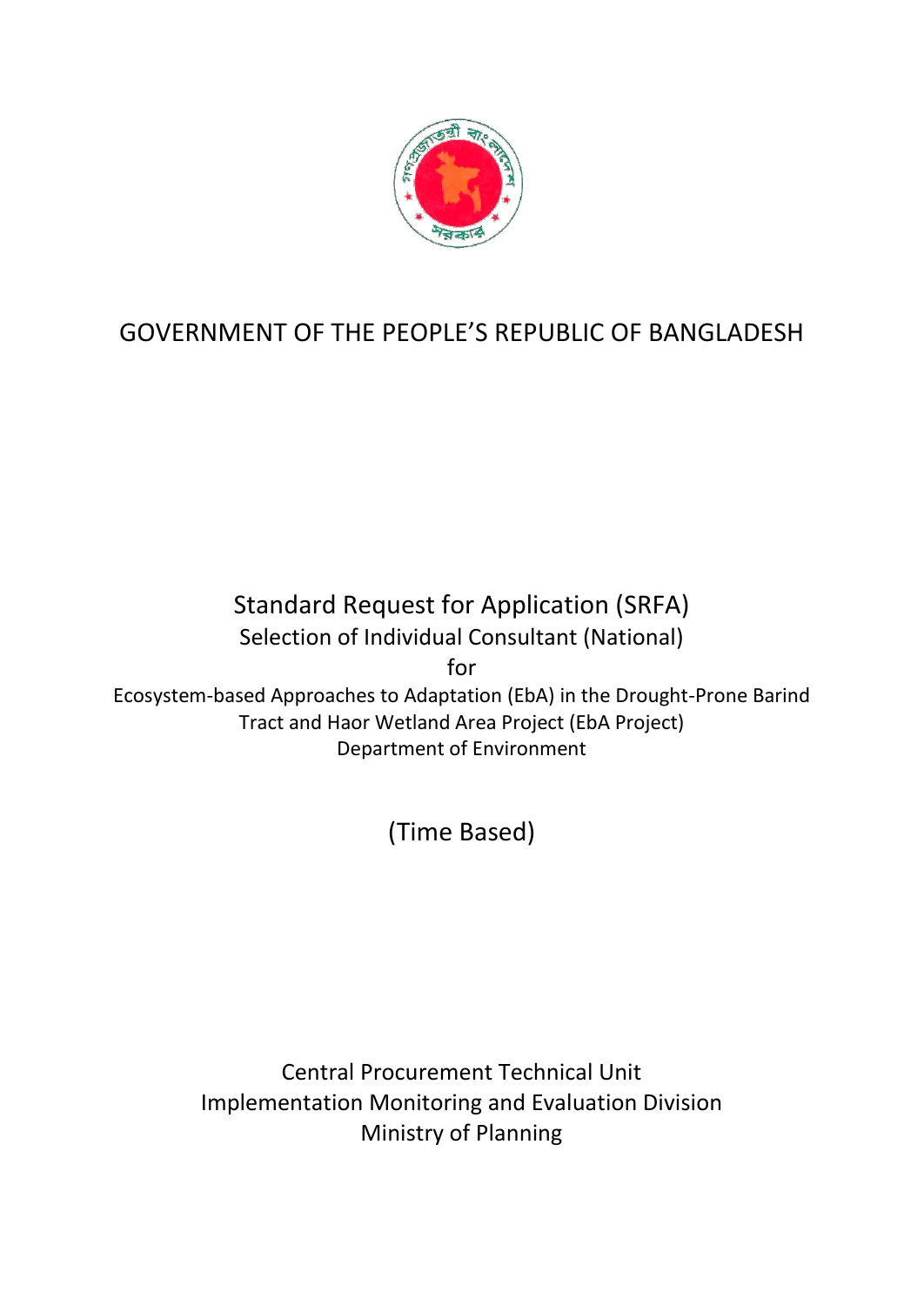### **Table of Contents**

| А.         |                                                                          |  |
|------------|--------------------------------------------------------------------------|--|
|            | 1.                                                                       |  |
|            | 2.                                                                       |  |
|            | 3.                                                                       |  |
|            | 4.                                                                       |  |
|            | 5.                                                                       |  |
| <b>B.</b>  | Preparation, Submission & Modification or Substitution of Applications11 |  |
|            | 6.                                                                       |  |
|            | 7.                                                                       |  |
| C.         |                                                                          |  |
|            | 8.                                                                       |  |
|            | 9.                                                                       |  |
| D.         |                                                                          |  |
|            | 10.                                                                      |  |
|            | 11.                                                                      |  |
|            | 12.                                                                      |  |
|            |                                                                          |  |
|            |                                                                          |  |
| Section 3. |                                                                          |  |
|            |                                                                          |  |
|            |                                                                          |  |
|            |                                                                          |  |
|            |                                                                          |  |
| Section 4. |                                                                          |  |
|            |                                                                          |  |
|            | 1.                                                                       |  |
|            | 2.                                                                       |  |
|            | 3.                                                                       |  |
|            |                                                                          |  |
|            | 5.                                                                       |  |
|            | 6.                                                                       |  |
|            | 7.                                                                       |  |
|            | 8.                                                                       |  |
|            | 9.                                                                       |  |
|            |                                                                          |  |
|            | 10.                                                                      |  |
|            | 11.                                                                      |  |
|            | 12.                                                                      |  |
|            | 13.                                                                      |  |
|            |                                                                          |  |
|            | 14.                                                                      |  |
|            | 15.                                                                      |  |
|            | 16.                                                                      |  |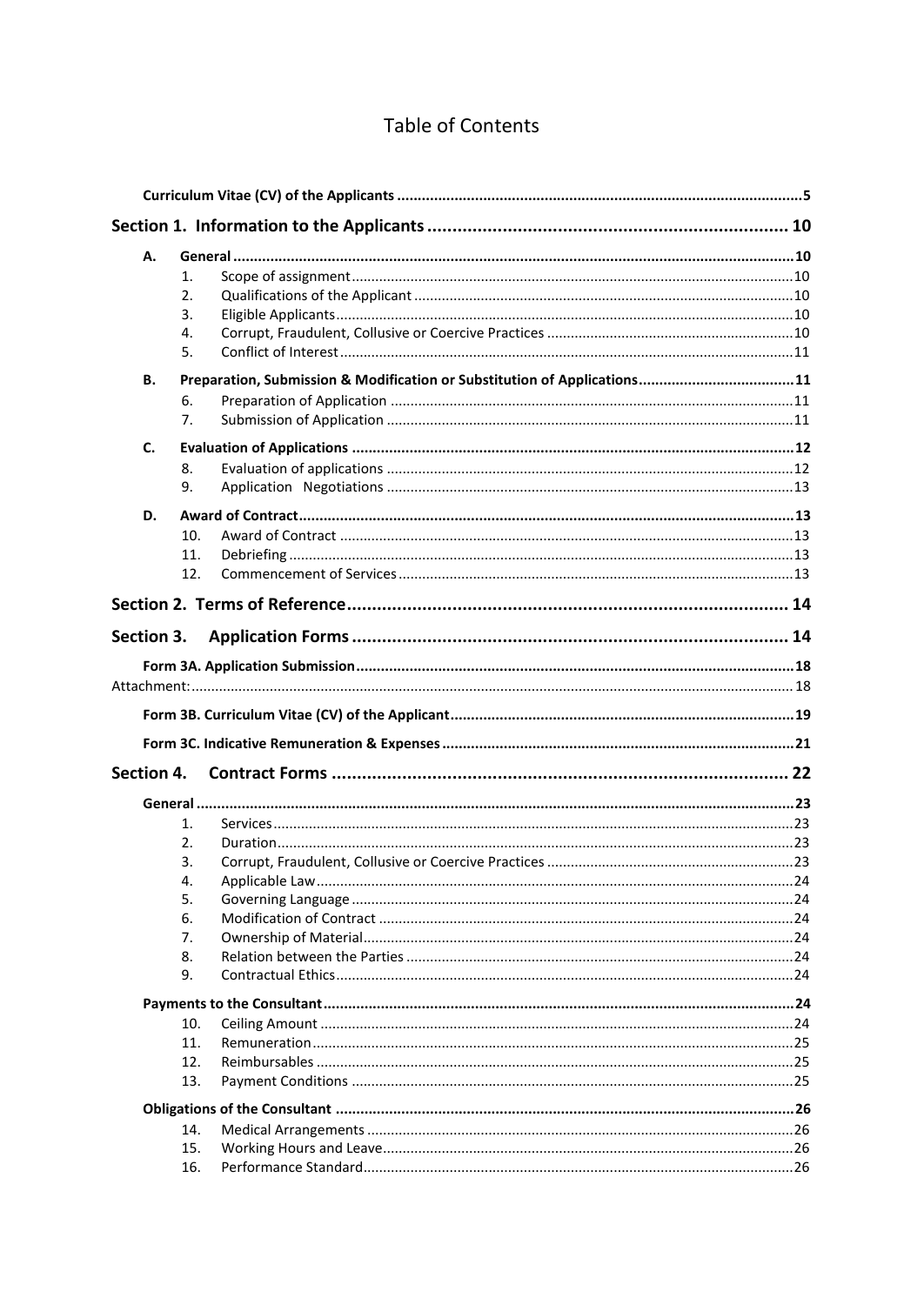| 17 <sub>1</sub> |  |  |  |
|-----------------|--|--|--|
| 18.             |  |  |  |
| 19.             |  |  |  |
| 20.             |  |  |  |
|                 |  |  |  |
|                 |  |  |  |
|                 |  |  |  |
|                 |  |  |  |
| 23.             |  |  |  |
|                 |  |  |  |
|                 |  |  |  |
|                 |  |  |  |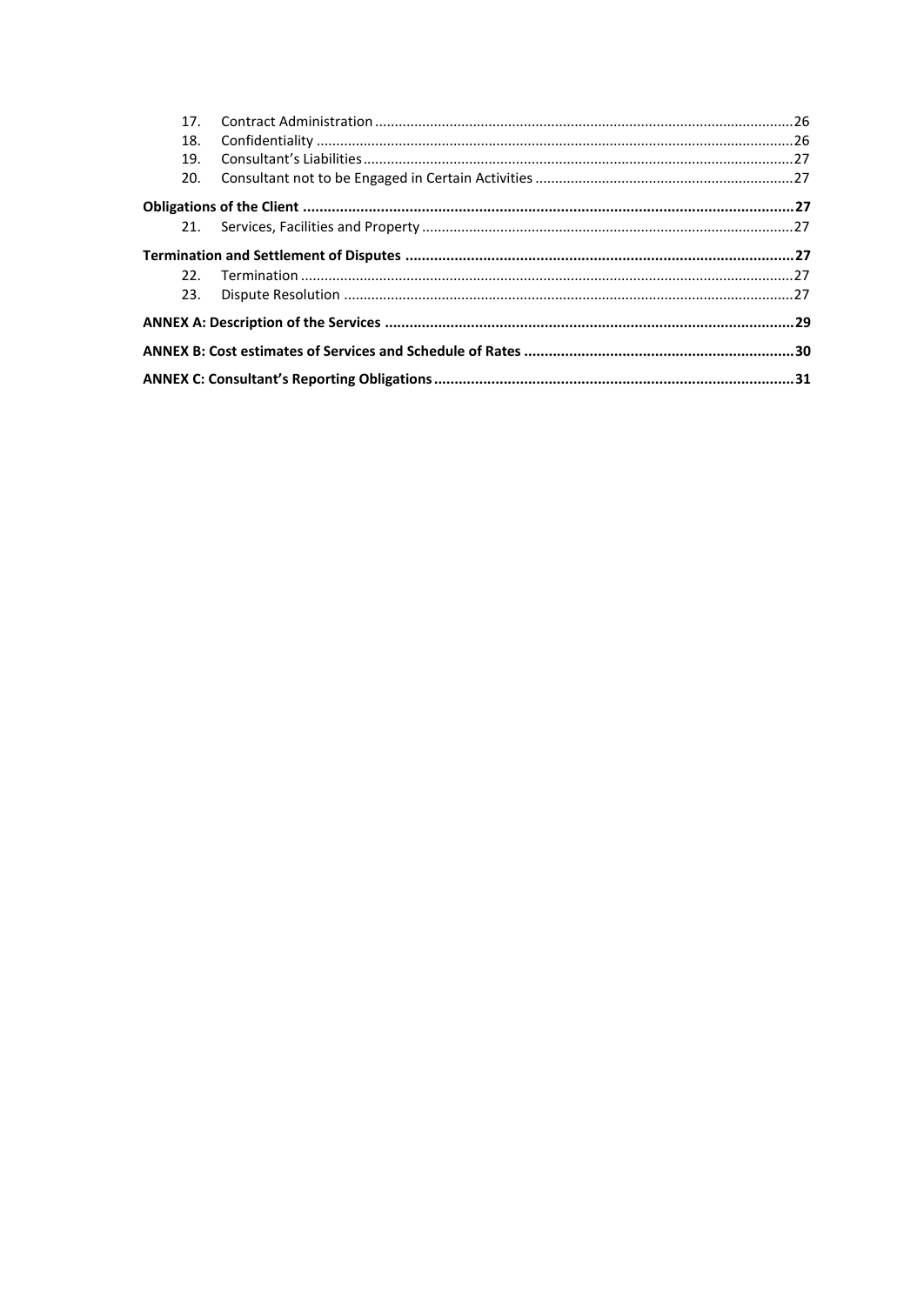# Section 1. Information to the Applicants

<span id="page-9-5"></span><span id="page-9-4"></span><span id="page-9-3"></span><span id="page-9-2"></span><span id="page-9-1"></span><span id="page-9-0"></span>

|    |                                                               |         | А.<br>General                                                                                                                                                                                                                                                                                                                                                                                                                                  |
|----|---------------------------------------------------------------|---------|------------------------------------------------------------------------------------------------------------------------------------------------------------------------------------------------------------------------------------------------------------------------------------------------------------------------------------------------------------------------------------------------------------------------------------------------|
|    | 1. Scope of<br>assignment                                     | $1.1\,$ | The Client has been allocated Public fund for Ecosystem-based Approaches to<br>Adaptation (EbA) in the Drought-Prone Barind Tract and Haor Wetland Area<br>Project (EbA Project) and intends to select Individual Consultants for the<br>specific assignment as specified in the Terms of Reference in Section 2.                                                                                                                              |
|    | 2. Qualifications of<br>the Applicant                         | 2.1     | Prospective Individuals shall demonstrate in their Applications that they meet<br>the required qualifications and experiences and are fully capable of carrying<br>out the assignment.                                                                                                                                                                                                                                                         |
|    |                                                               | 2.2     | The capability of Individuals shall be judged on the basis of academic<br>background, experience in the field of assignment, and as appropriate,<br>knowledge of the local conditions, as well as language and culture.<br>[ Minimum educational qualifications, required experience have been mentioned in<br>Terms of reference in Section 2]                                                                                                |
| 3. | <b>Eligible Applicants</b>                                    | 3.1     | Any Bangladeshi national including persons in the service of the Republic or<br>the local authority/Corporations is eligible to apply for the positions.                                                                                                                                                                                                                                                                                       |
|    |                                                               | 3.2     | Government officials and civil servants including individuals from autonomous<br>bodies or corporations while on leave of absence without pay are not being<br>hired by the agency they were working for immediately before going on leave<br>and, their employment will not give rise to Conflict of Interest, pursuant to<br>Rule 112 (9) of the Public Procurement Rules, 2008.                                                             |
|    |                                                               | 3.3     | Persons who are already in employment in the services of the Republic or the<br>local authorities/ Corporation etc. must have written certification from their<br>employer confirming that they are on leave without pay from their official<br>position and allowed to work full-time outside of their previous official<br>position. Such certification shall be provided to the Client by the Consultant as<br>part of his/her Applications |
|    |                                                               | 3.4     | No person who has been convicted by any Court of Law or dismissed from<br>Services for misconduct shall be eligible for consideration for appointment to<br>a post.                                                                                                                                                                                                                                                                            |
|    |                                                               | 3.5     | The Applicant has the legal capacity to enter into the Contract                                                                                                                                                                                                                                                                                                                                                                                |
|    |                                                               | 3.6     | The Applicant has fulfilled its obligations to pay taxes and social security<br>contributions under the relevant national laws.                                                                                                                                                                                                                                                                                                                |
|    |                                                               | 3.7     | The Applicant shall not be under a declaration of ineligibility for corrupt,<br>fraudulent, collusive or coercive practices in accordance with Sub-Clause 4.2.                                                                                                                                                                                                                                                                                 |
|    |                                                               | 3.8     | The Applicant shall not have conflict of interest pursuant to the Clause 5                                                                                                                                                                                                                                                                                                                                                                     |
| 4. | Corrupt,<br>Fraudulent,<br>Collusive or<br>Coercive Practices | 4.1     | The Government requires that Client, as well as Applicants, shall observe the<br>highest standard of ethics during the implementation of procurement<br>proceedings and the execution of Contracts under public funds.                                                                                                                                                                                                                         |
|    |                                                               | 4.2     | The Government defines corrupt, fraudulent, collusive or coercive practices,<br>for the purposes of this provision, in the Contract Agreement Sub-Clause 3.4                                                                                                                                                                                                                                                                                   |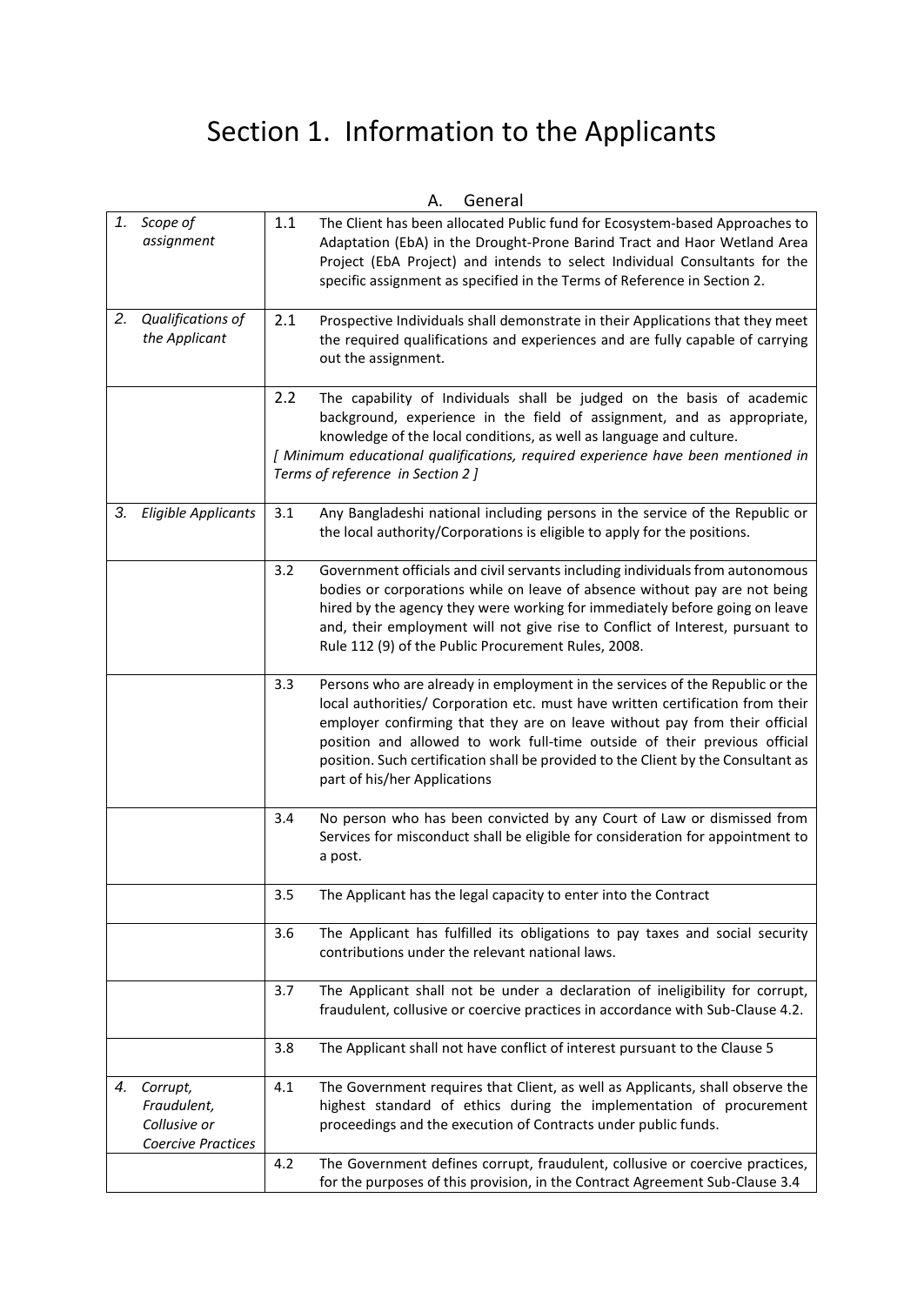<span id="page-10-3"></span><span id="page-10-2"></span><span id="page-10-1"></span><span id="page-10-0"></span>

|                                   | 4.3 | Should any corrupt, fraudulent, collusive or coercive practice of any kind come<br>to the knowledge of the Client, it shall, in the first place, allow the Applicant to<br>provide an explanation and shall, take actions only when a satisfactory<br>explanation is not received.                                                                                                                                                                                                                                                                                   |
|-----------------------------------|-----|----------------------------------------------------------------------------------------------------------------------------------------------------------------------------------------------------------------------------------------------------------------------------------------------------------------------------------------------------------------------------------------------------------------------------------------------------------------------------------------------------------------------------------------------------------------------|
|                                   | 4.4 | If the Client at any time determines that the Applicant has, directly or through<br>an agent, engaged in corrupt, fraudulent, collusive or coercive practices in<br>competing for, or in executing, a Contract under public funds., the Client shall:<br>(a)<br>exclude the Applicant from participation in the procurement<br>proceedings concerned or reject an Application for award; and<br>(b)<br>declare the Applicant ineligible, either indefinitely or for a stated<br>period of time, from participation in procurement proceedings under<br>public funds. |
| 5. Conflict of<br><b>Interest</b> | 5.1 | Government policy requires that the Applicant provide professional, objective,<br>and impartial advice, and at all times hold the Executing Agency's (Client's)<br>interests paramount, without any consideration for future work, and strictly<br>avoid conflicts with other assignments or their own corporate interests.                                                                                                                                                                                                                                          |
|                                   | 5.2 | The Applicant shall not be hired for any assignment that would be in conflict<br>with their prior or current obligations or that may place them in a position of<br>not being able to carry out the assignment in the best interest of the Client.                                                                                                                                                                                                                                                                                                                   |
|                                   | 5.3 | Pursuant to Rule 55 of the Public Procurement Rule 2008, the Applicant has an<br>obligation to disclose any situation of actual or potential conflict of interest<br>that impacts on his capacity to serve the best interest of his Client, or that may<br>reasonably be perceived as having this effect. Failure to disclose said situations<br>may lead to the disqualification of the Applicant or the termination of its<br>Contract.                                                                                                                            |
|                                   | 5.4 | The Applicant that has a business or family relationship with a member of the<br>Client's staff may not be awarded a Contract, unless the conflict stemming<br>from this relationship has been addressed adequately throughout the selection<br>process and the execution of the Contract.                                                                                                                                                                                                                                                                           |
| В.                                |     | Preparation, Submission & Modification or Substitution of Applications                                                                                                                                                                                                                                                                                                                                                                                                                                                                                               |
| 6. Preparation of<br>Application  | 6.1 | Applications shall be typed or written in indelible ink in English language and<br>shall be signed by the Applicant. Applicants are required to complete the<br>following Forms:<br>(a)<br>Form 3A: Application Submission Form;<br>(b)<br>Form 3B: CV of the Applicant; and<br>(c)<br>Form 3C: Remuneration and Reimbursable                                                                                                                                                                                                                                        |
|                                   | 6.2 | The Remuneration and reimbursable are purely indicative and are subject to<br>negotiations and agreement with the Client prior to finalisation of the<br>Contract.                                                                                                                                                                                                                                                                                                                                                                                                   |
| 7. Submission of<br>Application   | 7.1 | Pursuant to Rule-113(5) of the Public Procurement Rules, prospective<br>Applicants can deliver their Application by hand, mail, courier service to the<br>address mentioned in the request for Application advertisement.                                                                                                                                                                                                                                                                                                                                            |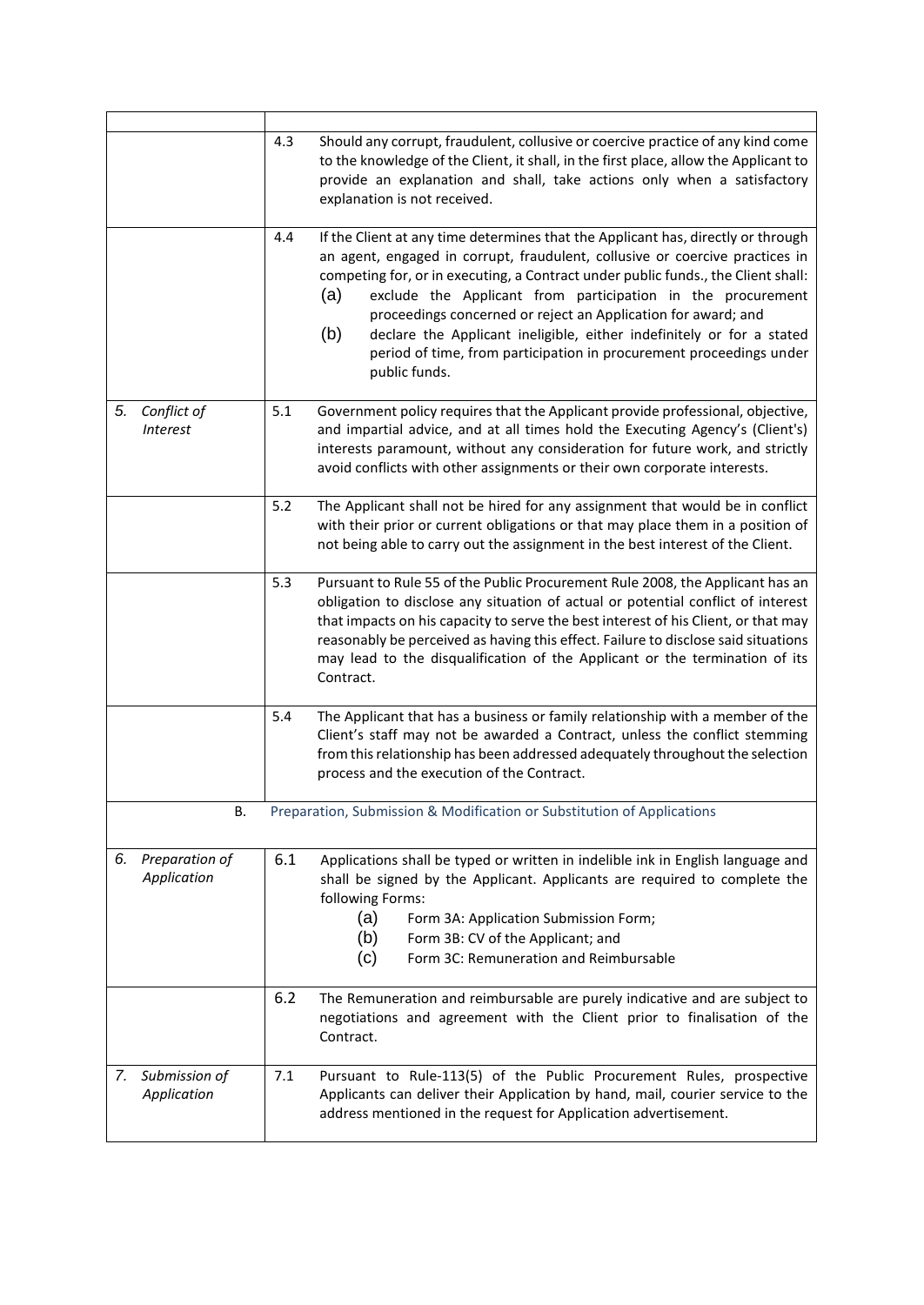<span id="page-11-1"></span><span id="page-11-0"></span>

|                                     | 7.2<br>address of the Applicant as well as the name of the assignment.              | Application shall be properly sealed in envelopes addressed to the Client as<br>mentioned in the request for Application advertisement and bear the name &                                                                                     |
|-------------------------------------|-------------------------------------------------------------------------------------|------------------------------------------------------------------------------------------------------------------------------------------------------------------------------------------------------------------------------------------------|
|                                     | 7.3<br>a receipt.                                                                   | In case of hand delivery, the Client, on request, shall provide the Applicant with                                                                                                                                                             |
|                                     | 7.4<br>late, and returned unopened to the Applicant.                                | The closing date for submission of Application is [insert date] up to [insert<br>time] Applications must be submitted within this deadline. Any Application<br>received after the deadline for submission of Applications shall be declared    |
|                                     | 7.5<br>submission of Applications.                                                  | Applications may be modified or substituted before the deadline for                                                                                                                                                                            |
|                                     | 7.6<br>Applications.                                                                | The Client may at its sole discretion, extend the deadline for submission of                                                                                                                                                                   |
|                                     | 7.7<br>Document.                                                                    | At any time prior to the deadline for submission of Applications the client for<br>any reason on its own initiative may revise the Request for Application<br>Document by issuing an Addendum which shall form an integral part of the         |
|                                     | C.<br><b>Evaluation of Applications</b>                                             |                                                                                                                                                                                                                                                |
| Evaluation of<br>8.<br>applications | 8.1<br>assignment, knowledge of local conditions as well as language.               | Suitability of the Applicants shall be rated by evaluation on the basis of their<br>academic background, relevant Working Experience and its adequacy for the                                                                                  |
|                                     | 8.2                                                                                 | The points to be given under each of the evaluation Criteria are:                                                                                                                                                                              |
|                                     | Criteria                                                                            | Points                                                                                                                                                                                                                                         |
|                                     | <b>Educational Qualification</b><br>$\bullet$                                       | 20                                                                                                                                                                                                                                             |
|                                     | Relevant Working Experience and its adequacy for the assignment                     | 60                                                                                                                                                                                                                                             |
|                                     | Suitability considering age, skill (such as training, computer skills,<br>$\bullet$ | 15                                                                                                                                                                                                                                             |
|                                     | proficiency in English and Bengali languages and others).                           |                                                                                                                                                                                                                                                |
|                                     | Total points:                                                                       | 95 points                                                                                                                                                                                                                                      |
|                                     | 8.3<br>disqualified.                                                                | Applicants thus given points as stated under Clause 8.2, not securing the<br>minimum qualifying points [insert points; not less than 70] shall be considered                                                                                   |
|                                     | 8.4<br>maximum seven (7) Applicants                                                 | Applications shall be evaluated by the PEC, who shall prepare a short-list of                                                                                                                                                                  |
|                                     | 8.5<br>be rated with five (5) points.                                               | The qualified short-listed Applicants as stated under Clause 8.4 shall be invited<br>for an interview to test their aptitude and presentation by the PEC and shall                                                                             |
|                                     | 8.6<br>2-3) shall be prepared.                                                      | Points already secured by the Applicants in the evaluation as stated under<br>Clause 8.5, shall be combined with the points obtained in the interview and a<br>list of maximum three (3) most suitable Applicants ranked in order of merit (1- |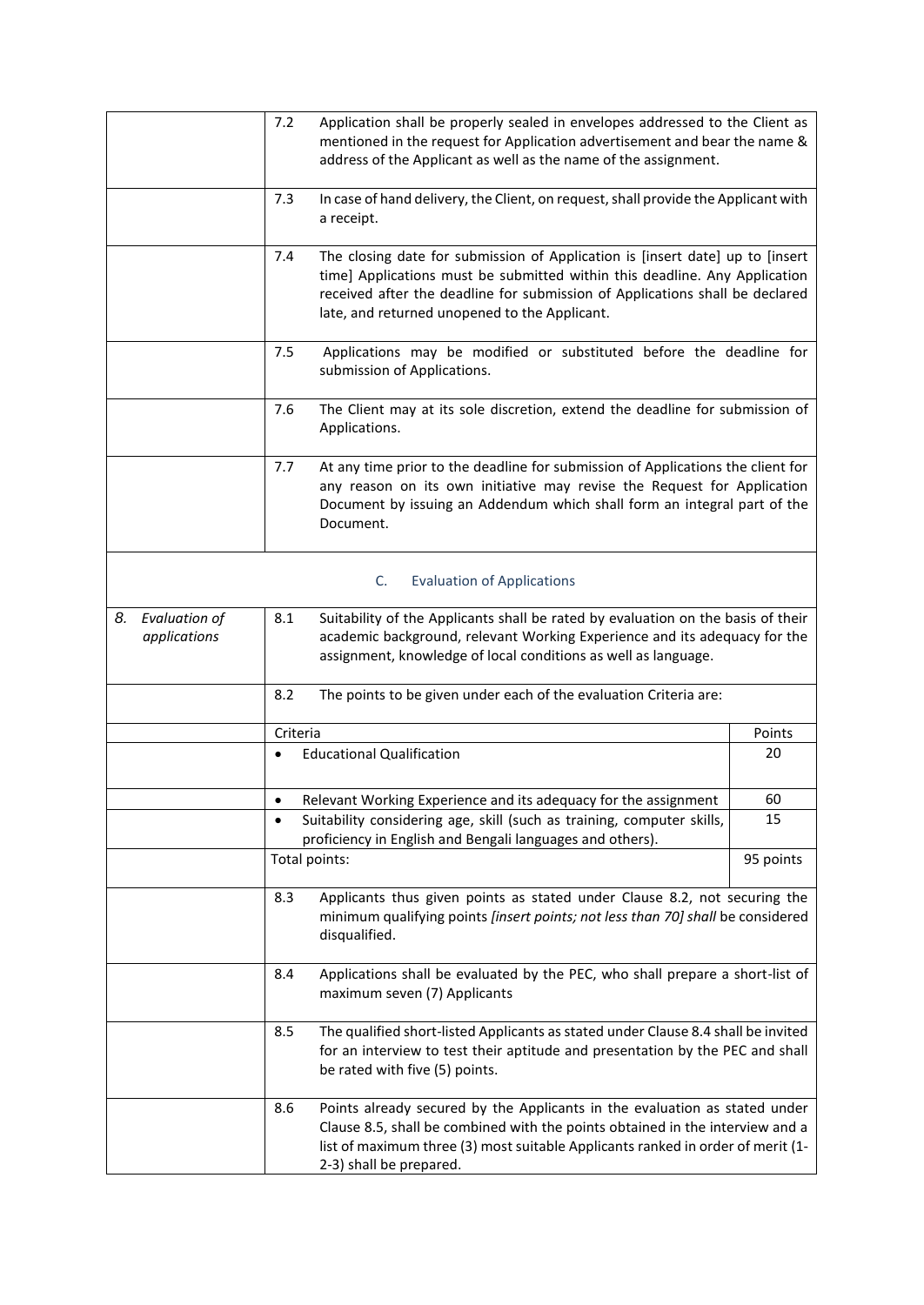<span id="page-12-4"></span><span id="page-12-3"></span><span id="page-12-2"></span><span id="page-12-1"></span><span id="page-12-0"></span>

|                                        | 8.7  | In pursuant to Rule 114 of the Public Procurement Rules 2008, there shall be<br>no public opening of Applications.                                                                                                                                                                                                                                                 |
|----------------------------------------|------|--------------------------------------------------------------------------------------------------------------------------------------------------------------------------------------------------------------------------------------------------------------------------------------------------------------------------------------------------------------------|
|                                        | 8.8  | The Client shall immediately after the deadline for submission of Application<br>convene a meeting of the Proposal Opening Committee (POC)                                                                                                                                                                                                                         |
|                                        | 8.9  | The POC, having completed the record of opening, shall send the Applications<br>received and the opening record to the PEC.                                                                                                                                                                                                                                        |
|                                        | 8.10 | Following the opening of the Applications, and until the Contract is signed, no<br>Applicant shall make any unsolicited communication to the Client. Such an<br>attempt to influence the Client in its decisions on the examination, evaluation,<br>and comparison of either the Applications or Contract award may result in the<br>rejection of the Application. |
| 9. Application<br><b>Negotiations</b>  | 9.1  | The first-ranked Applicant stated under Clause 8.5 shall then be invited for<br>negotiations, pursuant to Rule 122 of the Public Procurement Rule, 2008 at the<br>address of the client.                                                                                                                                                                           |
|                                        | 9.2  | If this fails, negotiate with the second-ranked Applicant, and if this fails<br>negotiate with the third-ranked Applicant, with the hope that successful<br>negotiations are concluded                                                                                                                                                                             |
|                                        | 9.3  | During negotiations, the Client and the Applicant shall finalise the "Terms of<br>Reference", work schedule, logistics and reporting schedule etc. These<br>documents shall then be incorporated into the Contract as Description of<br>Services"                                                                                                                  |
|                                        | 9.4  | The Financial negotiations will involve the remuneration and other<br>reimbursable cost to be paid to the Applicant.                                                                                                                                                                                                                                               |
|                                        | 9.5  | Negotiations will conclude with a review of the draft Contract. To complete<br>negotiations the Client and the Applicant will initial the agreed Contract                                                                                                                                                                                                          |
|                                        |      | Award of Contract<br>D.                                                                                                                                                                                                                                                                                                                                            |
| 10. Award of Contract                  |      | 10.1 After completing negotiations and having received the approval to award the<br>contract, the Client shall sign the Contract with the selected Applicant.                                                                                                                                                                                                      |
| 11. Debriefing                         | 11.1 | After signature of the Contract, the Client shall promptly notify other<br>Applicants that they were unsuccessful.                                                                                                                                                                                                                                                 |
|                                        | 11.2 | The Client shall promptly respond in writing to any unsuccessful Applicant who<br>request the client in writing to explain on which grounds its application was<br>not selected.                                                                                                                                                                                   |
| 12. Commencement of<br><b>Services</b> | 12.1 | The applicant is expected to commence the assignment on [ insert date] at<br>the location [insert place)]. The duration of the contract shall be [ Months]<br>from the date of commencement.                                                                                                                                                                       |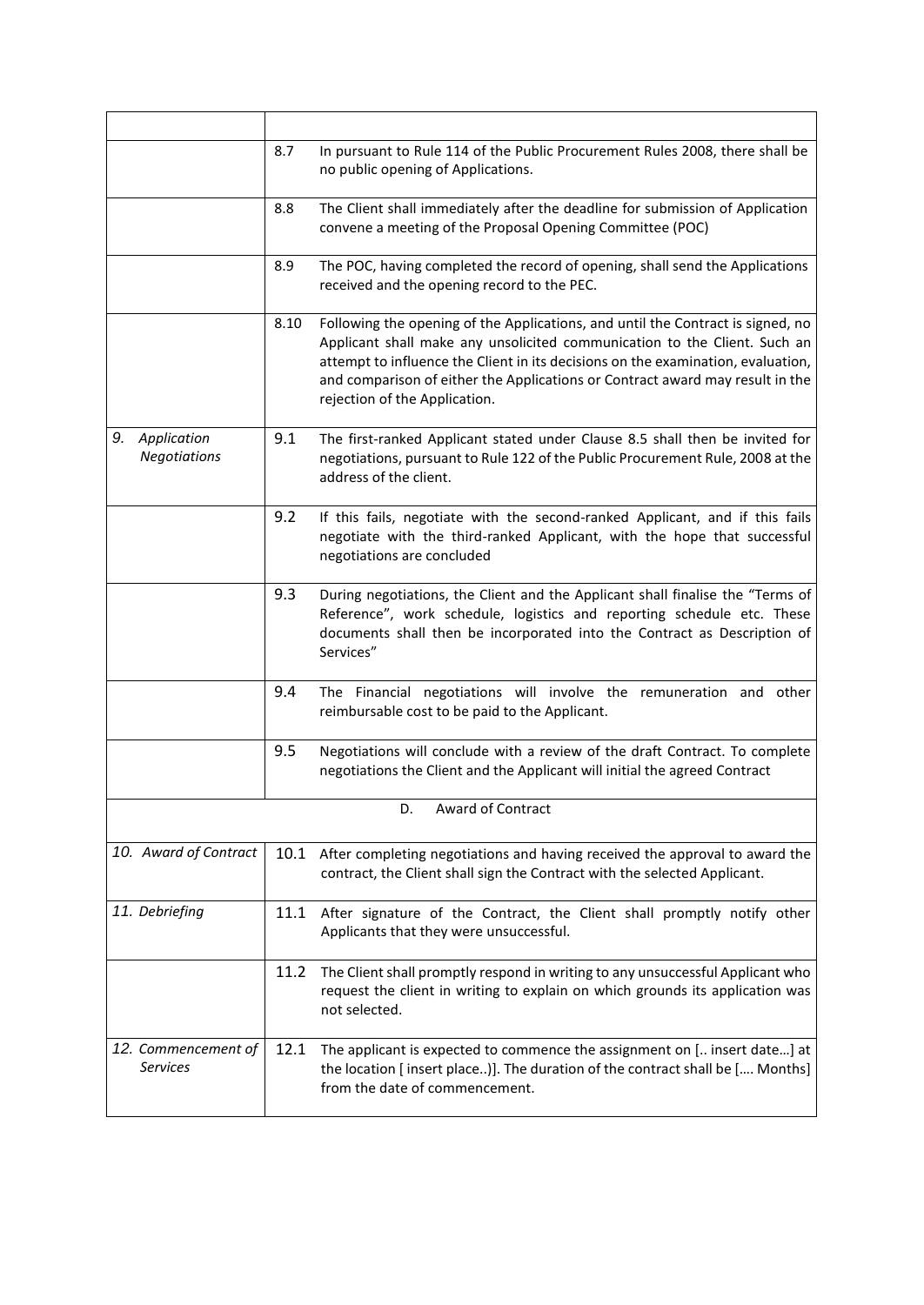# <span id="page-13-0"></span>Section 2. Terms of Reference

### Government of the People's Republic of Bangladesh

Department of Environment

#### <span id="page-13-1"></span>Ecosystem-based Approaches to Adaptation (EbA) in the Drought-Prone Barind Tract and Haor Wetland Area Project (EbA Project)

### Terms of References (ToR) for Long Term/ Short Term Consultants-National

| Seria                                                                  | Position                  | Terms of References (ToR)                                                                                                                                                   |
|------------------------------------------------------------------------|---------------------------|-----------------------------------------------------------------------------------------------------------------------------------------------------------------------------|
|                                                                        |                           |                                                                                                                                                                             |
| 1.                                                                     | <b>National Policy</b>    | <b>Responsibilities:</b>                                                                                                                                                    |
|                                                                        | Expert                    | (1) Review existing policies and plans related to ecosystem management,                                                                                                     |
|                                                                        |                           | protected area management and coastal development to identify entry points                                                                                                  |
|                                                                        |                           | for EbA, and to identify barriers to the effective implementation of EbA.                                                                                                   |
|                                                                        |                           | (2) Develop policy briefs related to ecosystem management to promote the                                                                                                    |
|                                                                        |                           | inclusion of climate change and EbA.                                                                                                                                        |
|                                                                        |                           | (3) Develop technical guidelines for policy and decision-makers to implement EbA.<br>(4) Develop training modules and provide training national and local policy- and       |
|                                                                        |                           | decision-makers on the technical guidelines developed.                                                                                                                      |
|                                                                        |                           | (5) Develop a brief on "lessons learned" during the revision of policies and plans                                                                                          |
|                                                                        |                           | - including inter alia barriers to revisions - to inform future medium- and long-                                                                                           |
|                                                                        |                           | term adaptation planning for all sectors in Bangladesh.                                                                                                                     |
|                                                                        |                           | (6) Perform any other responsibility/task as assigned by the Project Director.                                                                                              |
|                                                                        |                           | <b>Qualifications and experiences:</b>                                                                                                                                      |
|                                                                        |                           | (1) Master's degree in Environment, Natural Resources Management, Agriculture,                                                                                              |
|                                                                        |                           | Forestry, or closely related fields.                                                                                                                                        |
|                                                                        |                           | (2) A minimum of 15 years work experience in institutional management, policy                                                                                               |
| planning, program building in the field of agriculture and sustainable |                           |                                                                                                                                                                             |
|                                                                        |                           | environmental management.<br>(3) Fluent in Bangla and English including writing and communication skills.                                                                   |
|                                                                        |                           | (4) Adequate computer skill, documentation/report composition etc.                                                                                                          |
| 2.                                                                     | National                  | <b>Responsibilities:</b>                                                                                                                                                    |
|                                                                        | <b>Information Expert</b> | (1) Review existing information databases for ecosystem restoration and/or                                                                                                  |
|                                                                        |                           | climate change vulnerability management from government department                                                                                                          |
|                                                                        |                           | websites and other related sources to identify an appropriate portal for the                                                                                                |
|                                                                        |                           | central EbA information database at DoE.                                                                                                                                    |
|                                                                        |                           | (2) If an appropriate portal is identified in Activity 3.1.1, strengthen this portal to<br>include the central EbA information base. If no appropriate existing portals are |
|                                                                        |                           | identified, establish a new portal in line with DoE website.                                                                                                                |
|                                                                        |                           | (3) Collate knowledge products, and design and implement a knowledge                                                                                                        |
|                                                                        |                           | management plans/programmes. He will develop communication strategy to                                                                                                      |
|                                                                        |                           | capture, store and disseminate knowledge products generated by the EbA                                                                                                      |
|                                                                        |                           | project, baseline and aligned projects in Bangladesh.                                                                                                                       |
|                                                                        |                           | (4) He will also collate data and information from relevant departments and                                                                                                 |
|                                                                        |                           | institutions to share on the central EbA information database including: i)                                                                                                 |
|                                                                        |                           | lessons learned through implementing the LDCF-financed project; ii) results of                                                                                              |
|                                                                        |                           | research and assessments undertaken within the project; and iii) cost-<br>effectiveness of EbA.                                                                             |
|                                                                        |                           | (5) Perform any other responsibility/task as assigned by the Project Director.                                                                                              |
|                                                                        |                           |                                                                                                                                                                             |
|                                                                        |                           | <b>Qualification and experiences:</b>                                                                                                                                       |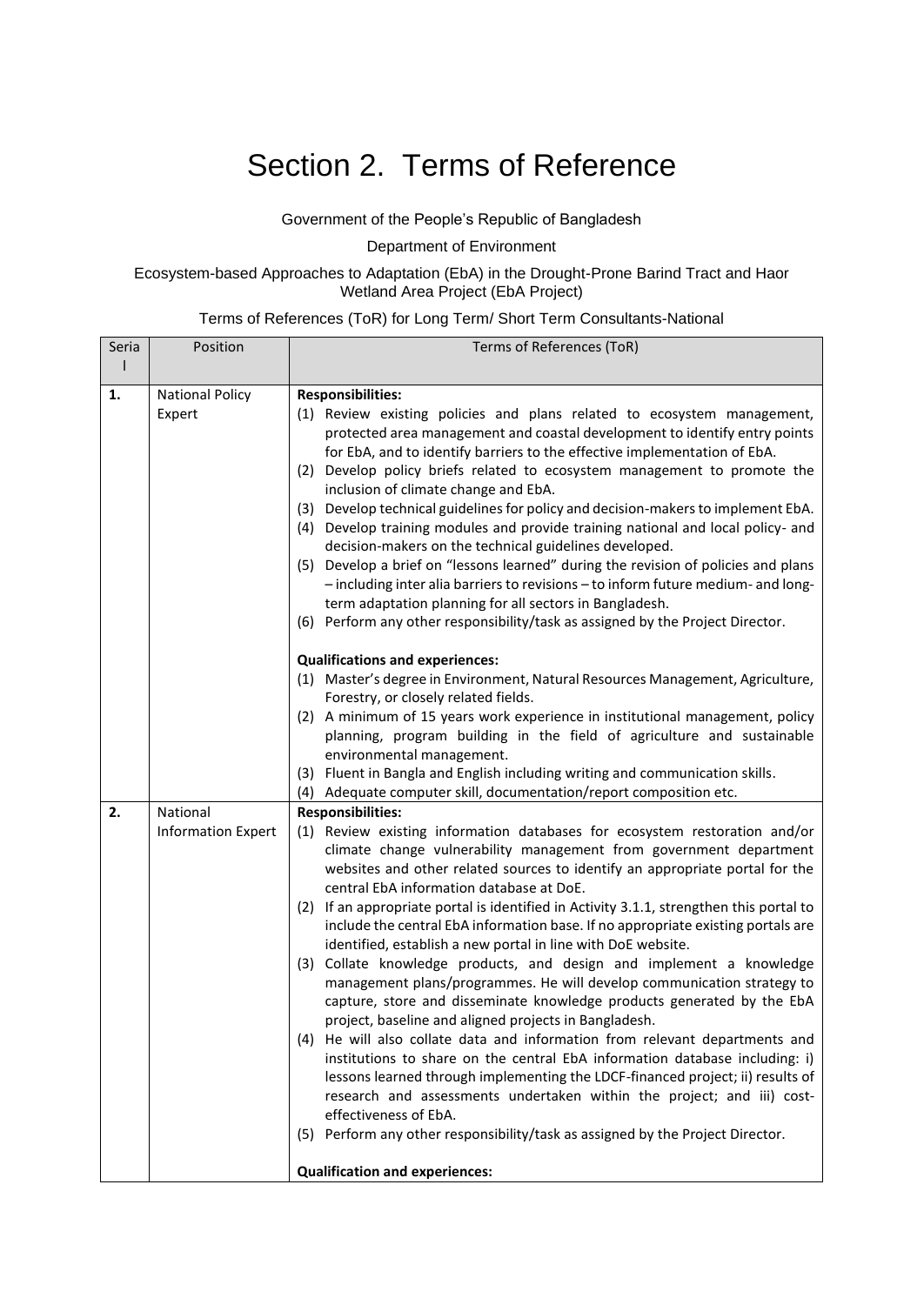| Seria | Position                       | Terms of References (ToR)                                                                                                                  |
|-------|--------------------------------|--------------------------------------------------------------------------------------------------------------------------------------------|
|       |                                |                                                                                                                                            |
|       |                                | (1) Master's degree in Computer Science, Information Technology, or closely<br>related fields.                                             |
|       |                                | (2) Minimum 12 years of experience in the field of climate change, capacity                                                                |
|       |                                | building, and research and information development. Additionally, they                                                                     |
|       |                                | should have good knowledge and understanding of Bangladesh's climate                                                                       |
|       |                                | change risks, information database system and management on agriculture                                                                    |
|       |                                | and natural resources information for dissemination in developing planning.                                                                |
|       |                                | (3) Fluent in Bangla and English including writing and communication skills.                                                               |
|       |                                | (4) Adequate computer skill, documentation/report composition etc.                                                                         |
| З.    | National                       | <b>Responsibilities:</b>                                                                                                                   |
|       | Ecosystem<br>Economics/Financi | (1) Identify detail financing mechanisms for inclusion in the technical<br>guidelines developed by the NPE.                                |
|       | ng Expert                      | (2) Identify barriers to national dialogue on adaptation and mobilisation of                                                               |
|       |                                | funds for EbA implementation, and develop a strategy to overcome                                                                           |
|       |                                | these barriers.                                                                                                                            |
|       |                                | (3) Perform any other responsibility/task as assigned by the Project                                                                       |
|       |                                | Director.                                                                                                                                  |
|       |                                |                                                                                                                                            |
|       |                                | <b>Qualification and experiences:</b>                                                                                                      |
|       |                                | (1) Master's degree in Environmental Economics/Economics, or closely                                                                       |
|       |                                | related fields.                                                                                                                            |
|       |                                | (2) A minimum of 12 years work experience in the field of environmental                                                                    |
|       |                                | and/or natural resources management programmes/climate change                                                                              |
|       |                                | adaptation/disaster risk<br>management/ecosystem<br>management,                                                                            |
|       |                                | capacity building and research and information development.                                                                                |
|       |                                | (3) Fluent in Bangla and English including writing and communication skills.                                                               |
| 4.    | National                       | (4) Adequate computer skill, documentation/report composition etc.                                                                         |
|       | <b>Adaptation Expert</b>       | <b>Responsibilities:</b>                                                                                                                   |
|       |                                | (1) Assist to develop technical guidelines (climate change threats, natural                                                                |
|       |                                | resource vulnerabilities and management for ecosystem services) in                                                                         |
|       |                                | order to promote/improve the implementation of EbA projects in                                                                             |
|       |                                | Bangladesh.                                                                                                                                |
|       |                                | (2) S/he will collect information on national adaptation including<br>technological packages from different NARS Institutes, universities, |
|       |                                | different government departments, and civil societies.                                                                                     |
|       |                                | (3) S/he will synthesize above information for the preparation of different                                                                |
|       |                                | adaptation documents, plans, and programmes for EbA project                                                                                |
|       |                                | planning and management in Bangladesh.                                                                                                     |
|       |                                | (4) Develop training plans aimed at improving understanding on EbA of                                                                      |
|       |                                | local and national policy- and decision-makers. The training plans will                                                                    |
|       |                                | be developed using national and international best practices and                                                                           |
|       |                                | lessons learned from adaptation projects in Bangladesh and EbA in                                                                          |
|       |                                | South Asia.                                                                                                                                |
|       |                                | (5) Implement the training plans and run training sessions and workshops                                                                   |
|       |                                | with local and national policy- and decision-makers as well as EbA                                                                         |
|       |                                | practitioners.                                                                                                                             |
|       |                                | (6) Identify<br>barriers<br>effective<br>coordination,<br>planning<br>to<br>and                                                            |
|       |                                | implementation of EbA projects. In particular, barriers to the following                                                                   |
|       |                                | should be identified: i) effective national dialogue on adaptation; ii)                                                                    |
|       |                                | upscaling and replicating EbA,.                                                                                                            |
|       |                                |                                                                                                                                            |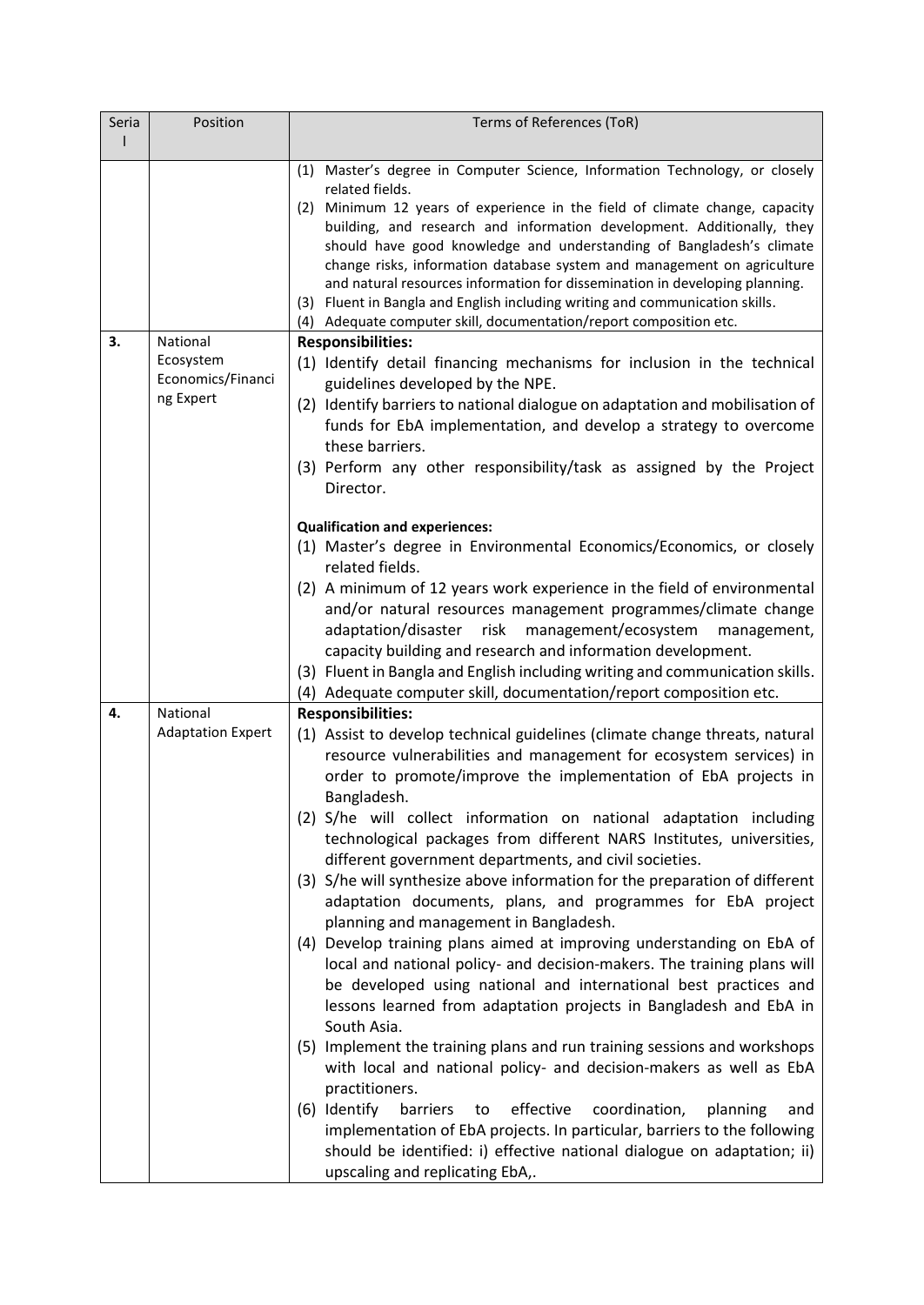| Seria | Position            | Terms of References (ToR)                                                                                                                                                                                                                                                                                                                                                                                                                                                                                                                                                                                                                                                                                                                                                                                                                                                                                                        |
|-------|---------------------|----------------------------------------------------------------------------------------------------------------------------------------------------------------------------------------------------------------------------------------------------------------------------------------------------------------------------------------------------------------------------------------------------------------------------------------------------------------------------------------------------------------------------------------------------------------------------------------------------------------------------------------------------------------------------------------------------------------------------------------------------------------------------------------------------------------------------------------------------------------------------------------------------------------------------------|
|       |                     |                                                                                                                                                                                                                                                                                                                                                                                                                                                                                                                                                                                                                                                                                                                                                                                                                                                                                                                                  |
|       |                     | (7) Based on the barriers identified, develop technical guidelines for the<br>officials of the DoE, BMDA, BWDB, BHWDB, DAE, FD, DOF and DLS - on<br>moving from policy to implementation (i.e. how to plan, finance and<br>implement EbA interventions).<br>(8) Perform any other responsibility/task as assigned by the Project<br>Director.<br><b>Qualification and experiences:</b><br>(1) Master's degree in environment science, natural resources, ecology,<br>agriculture, forestry or a closely related field. Ph.D. degree in relevant<br>fields will be preferred.<br>(2) Minimum 12 years of experience in the field of environmental<br>management, natural resources, climate change adaptation, disaster<br>risk management in the countries of the regions.<br>(3) Fluent in Bangla and English including writing and communication skills;<br>(4) Adequate computer skill, documentation/report composition etc. |
| 5.    | Office Staff - Haor | <b>Responsibilities:</b>                                                                                                                                                                                                                                                                                                                                                                                                                                                                                                                                                                                                                                                                                                                                                                                                                                                                                                         |
|       | area                | (1) Assist Sub Project Management Unit (Sub-PMU) to run the office smoothly.<br>(2) Any other work assigned by the authority.                                                                                                                                                                                                                                                                                                                                                                                                                                                                                                                                                                                                                                                                                                                                                                                                    |
|       |                     | <b>Qualifications and experiences:</b><br>(1) Minimum Higher Secondary Certificate (HSC) with at least 2 years of<br>work experience.                                                                                                                                                                                                                                                                                                                                                                                                                                                                                                                                                                                                                                                                                                                                                                                            |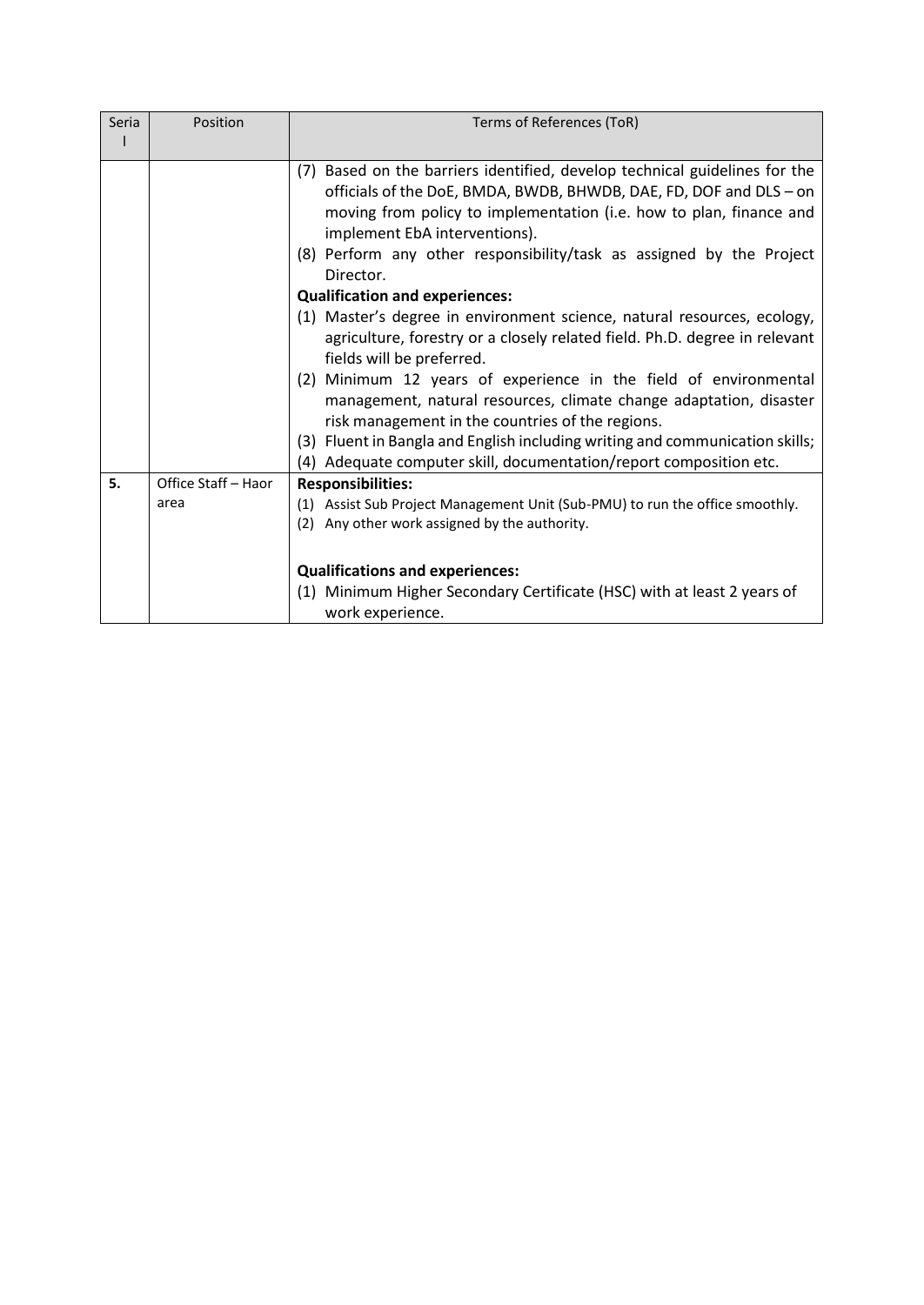# Section 3. Application Forms

# Form 3A : Application Submission Form

Form 3B : CV of the Applicant

# <span id="page-16-0"></span>Form 3C: Remuneration and Reimbursable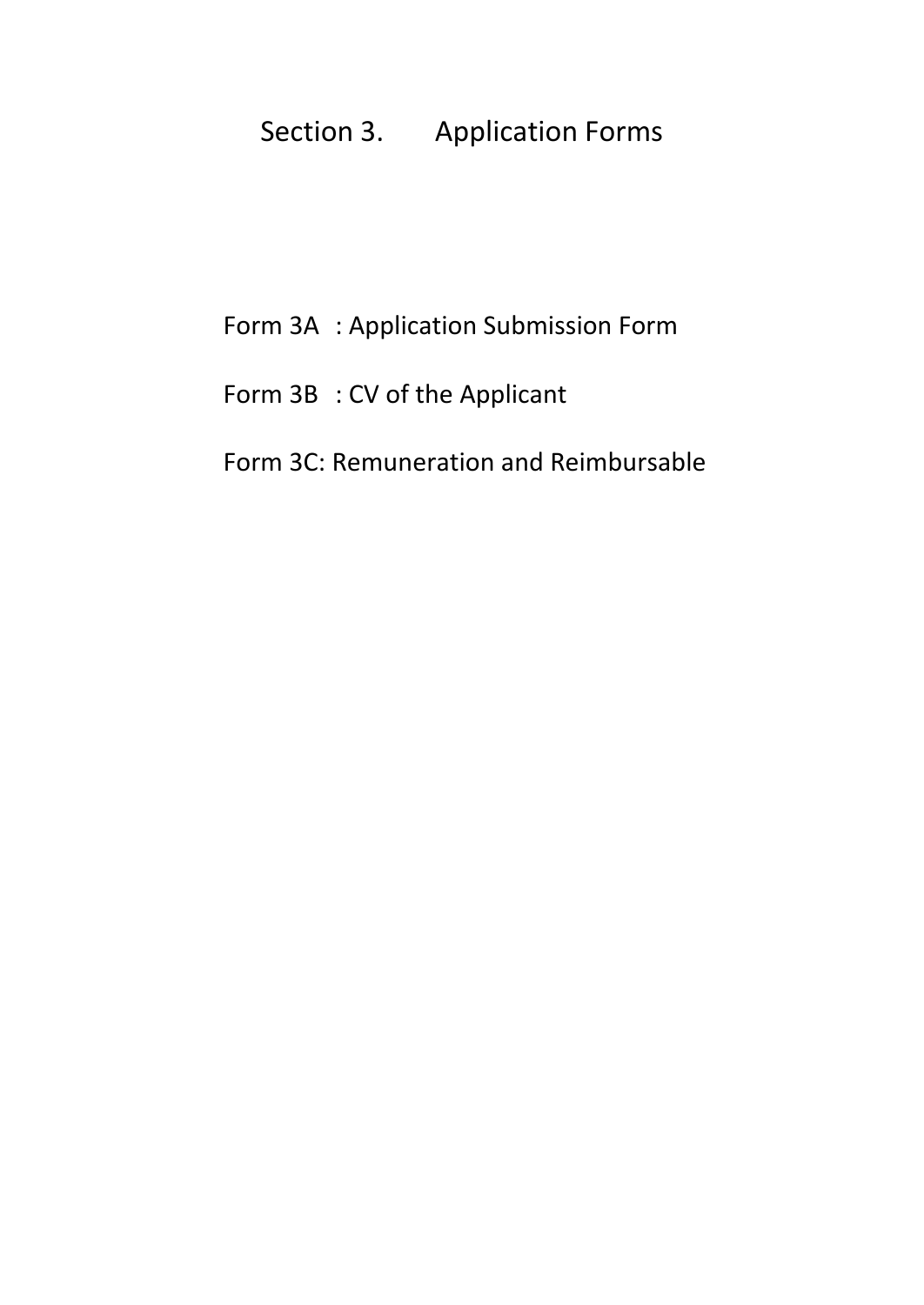## Form 3A. Application Submission

[*Location*: dd/mm/yy]

To:

| [Name] |
|--------|
|        |
|        |

[Address of Client]

Dear Sir:

I am hereby submitting my Application to provide the consulting Services for [Insert title of assignment] in strict accordance with your Request for Application dated [dd/mm/yy].

I declare that I was not associated, nor have been associated in the past, directly or indirectly, with a Consultant or any other entity that has prepared the design, specifications and others documents in accordance with Clause 5.

I further declare that I have not been declared ineligible by the Government of Bangladesh on charges of engaging in corrupt, fraudulent, collusive or coercive practices in accordance with Clause 4.

I undertake, if I am selected, to commence the consulting Services for the assignment not later than the date indicated in Clause 12.1.

I understand that you are not bound to accept any Application that you may receive.

I remain,

Yours sincerely,

Signature

Print name Address:

Tel:

<span id="page-17-0"></span>Attachment: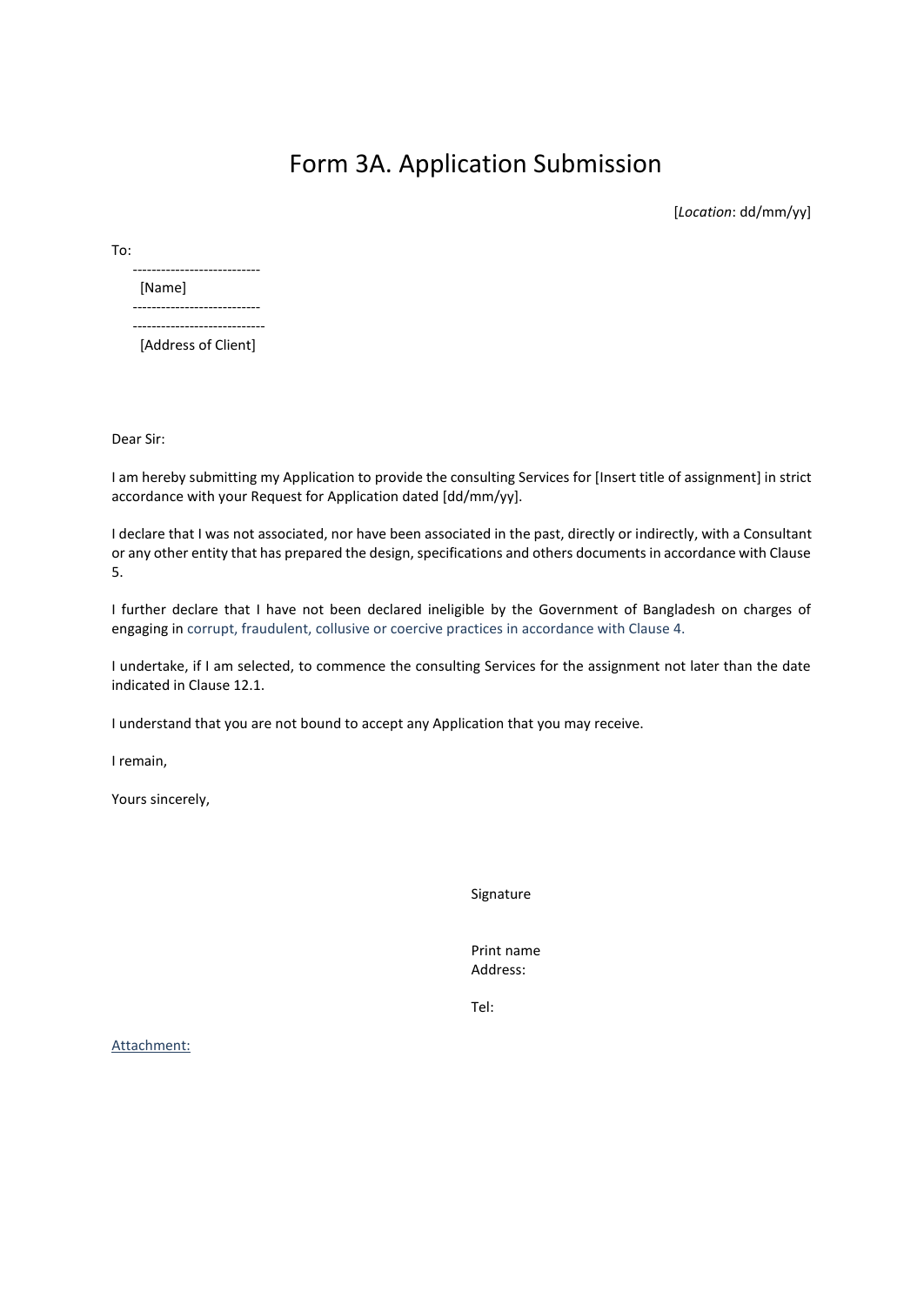# Form 3B. Curriculum Vitae (CV) of the Applicant

<span id="page-18-0"></span>

| $\mathbf{1}$   | PROPOSED POSITION FOR                                                                              | [From the Terms of Reference, state the position for which the                                                                                                            |                           |  |
|----------------|----------------------------------------------------------------------------------------------------|---------------------------------------------------------------------------------------------------------------------------------------------------------------------------|---------------------------|--|
|                | THIS PROJECT                                                                                       | Consultant will be engaged.].                                                                                                                                             |                           |  |
| $\overline{2}$ | NAME OF PERSON                                                                                     | [state full name]                                                                                                                                                         |                           |  |
| 3              | <b>DATE OF BIRTH</b>                                                                               | [dd/mm/yy]                                                                                                                                                                |                           |  |
| 4              | <b>NATIONALITY</b>                                                                                 |                                                                                                                                                                           |                           |  |
| 5              | MEMBERSHIP IN PROFESSIONAL                                                                         | [state rank and name of society and year of attaining that rank].                                                                                                         |                           |  |
|                | <b>SOCIETIES</b>                                                                                   |                                                                                                                                                                           |                           |  |
| 6              | <b>EDUCATION</b>                                                                                   | [list all the colleges/universities which the Applicant attended,<br>stating degrees obtained, and dates, and list any other specialised<br>education of the Applicant ]. |                           |  |
| 7              | <b>OTHER TRAINING</b>                                                                              | [indicate significant training since degrees under EDUCATION<br>were obtained, which is pertinent to the proposed tasks of the<br>Consultant].                            |                           |  |
| 8              | LANGUAGES & DEGREE OF                                                                              | Speaking<br>Language                                                                                                                                                      | Reading<br><b>Writing</b> |  |
|                | <b>PROFICIENCY</b>                                                                                 |                                                                                                                                                                           |                           |  |
|                |                                                                                                    | e.g. English<br><b>Fluent</b>                                                                                                                                             | Excellent<br>Excellent    |  |
|                |                                                                                                    |                                                                                                                                                                           |                           |  |
| 9              | <b>COUNTRIES OF WORK EXPERIENCE</b>                                                                |                                                                                                                                                                           |                           |  |
| 10             | <b>EMPLOYMENT RECORD</b>                                                                           | [The Applicant should clearly distinguish whether as an                                                                                                                   |                           |  |
|                | [starting with present position list in reverse                                                    | "employee" of the firm or as a "Consultant" or "Advisor" of the<br>firm].                                                                                                 |                           |  |
|                | order [every employment held and state the<br>start and end dates of each employment]              | [The Applicant should clearly indicate the Position held and give<br>a brief description of the duties in which the Applicant was<br>involved].                           |                           |  |
|                | <b>EMPLOYER 1</b>                                                                                  | FROM: [e.g. January 1999]                                                                                                                                                 | TO: [e.g. December 2001   |  |
|                | <b>EMPLOYER 2</b>                                                                                  | FROM:<br>TO:                                                                                                                                                              |                           |  |
|                | <b>EMPLOYER 3</b>                                                                                  | FROM:<br>TO:                                                                                                                                                              |                           |  |
|                | EMPLOYER 4 (etc)                                                                                   | TO:<br>FROM:                                                                                                                                                              |                           |  |
| 11             | <b>WORK UNDERTAKEN THAT BEST ILLUSTRATES</b><br>THE CAPABILITY TO HANDLE THIS<br><b>ASSIGNMENT</b> | [give an outline of experience and training most pertinent to tasks<br>on this assignment, with degree of responsibility held. Use about<br>half of a page A4].           |                           |  |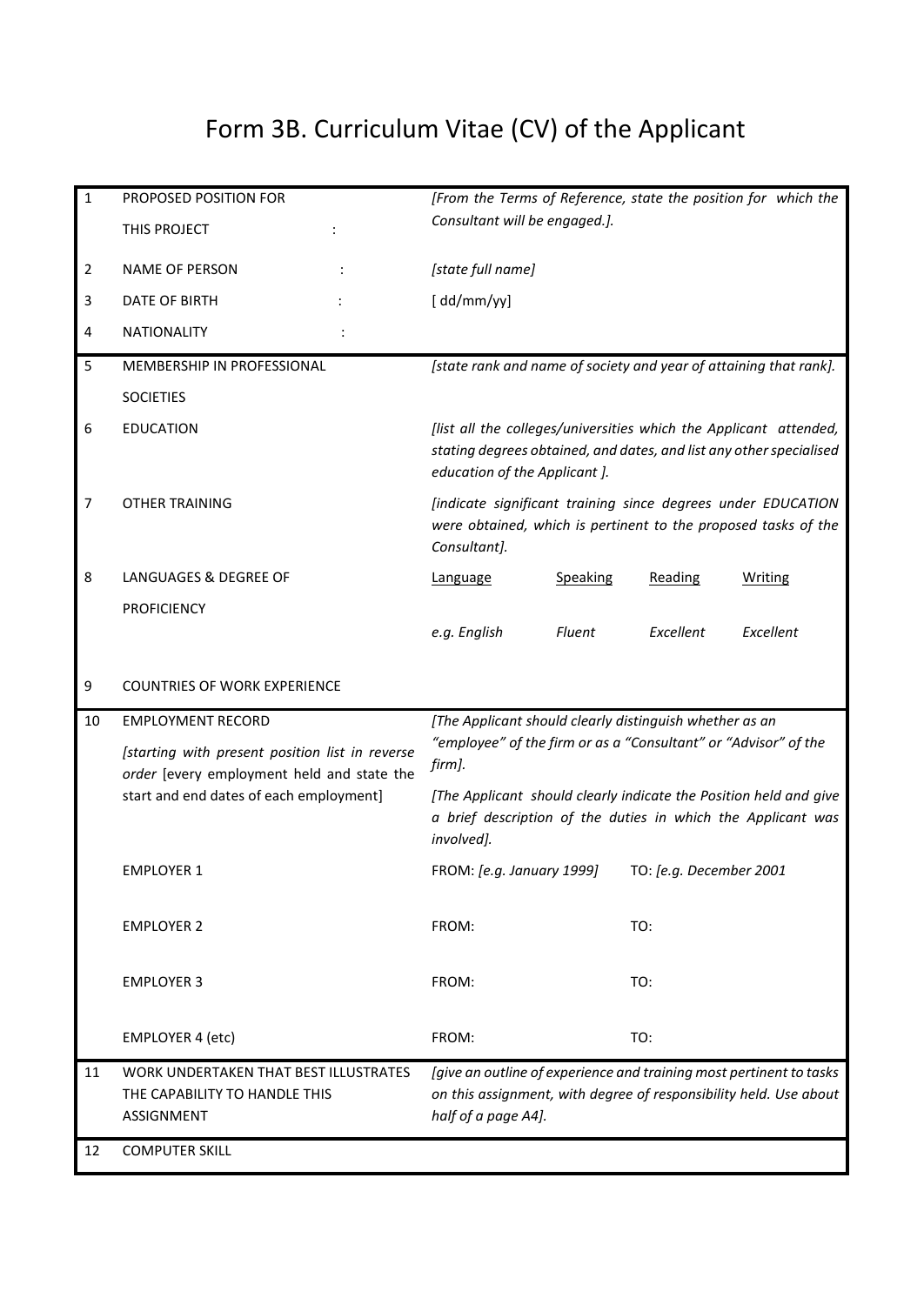#### CERTIFICATION *[Do not amend this Certification].*

I, the undersigned, certify that (i) I was not a former employee of the Client immediately before the submission of this proposal, and (ii) to the best of my knowledge and belief, this CV correctly describes myself, my qualifications, and my experience. I understand that any wilful misstatement described herein may lead to my disqualification or dismissal, if engaged.

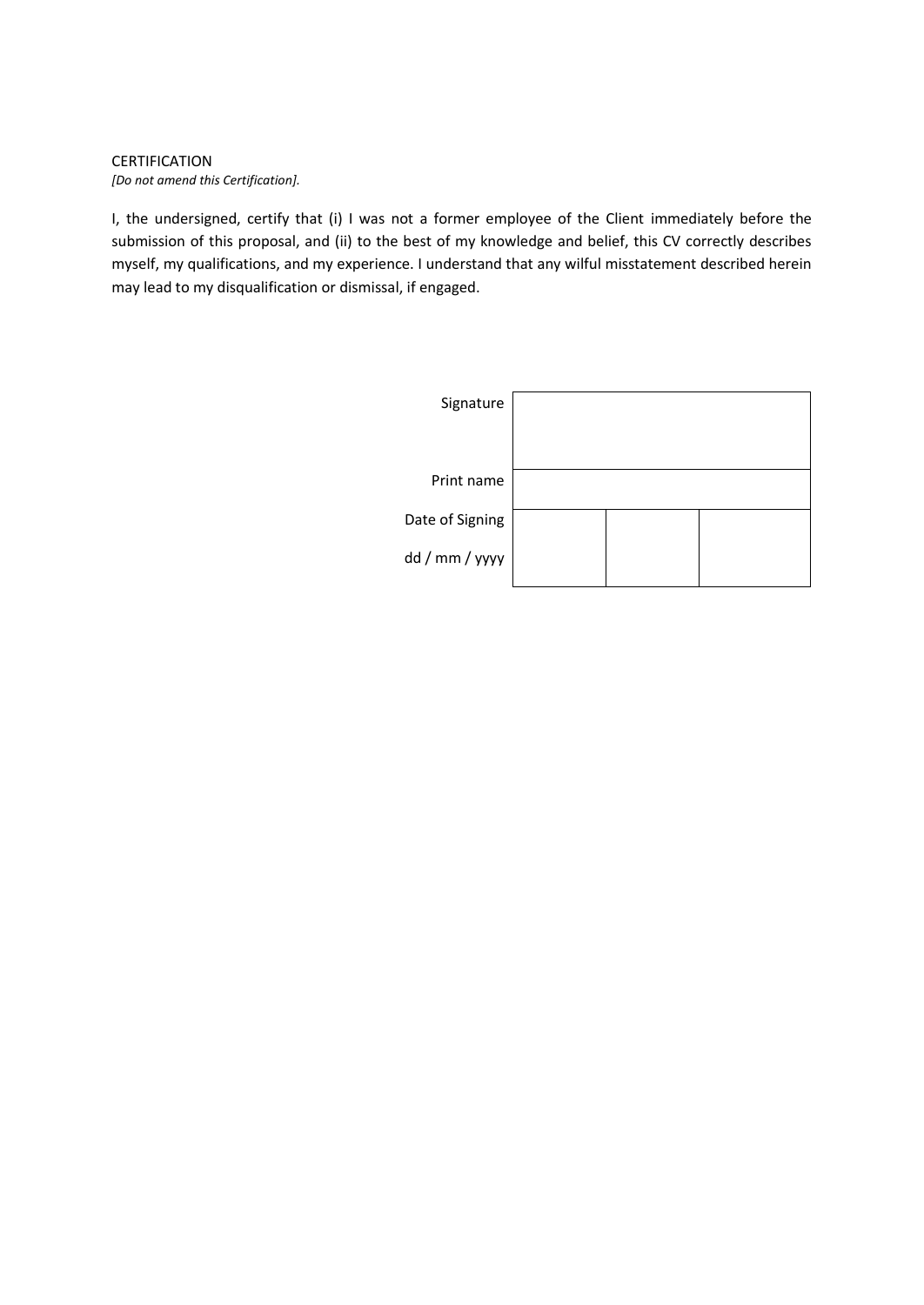# Form 3C. Indicative Remuneration & Expenses

<span id="page-20-0"></span>The Consultant should provide an indication of the remuneration as per the format shown below. This will not be used for evaluation of the Consultant's Application but solely for the purposes of Application Negotiations to be held as stated in Clause 9.1 .

### **(1)** Remuneration

| Rate<br>(per month / day / hour in Tk) | <b>Staff Time</b><br>(No. month / day /<br>hour) | Total (Tk) |  |
|----------------------------------------|--------------------------------------------------|------------|--|
|                                        |                                                  |            |  |

Note: A month consists of 30 calendar days.

### **(2)** Reimbursable (as applicable)

|     |                                                     | Rate per unit | Total unit | Total Amount (Tk) |
|-----|-----------------------------------------------------|---------------|------------|-------------------|
| (a) | Per Diem Allowance                                  |               |            |                   |
| (b) | Air Travel Costs                                    |               |            |                   |
| (c) | <b>Other Travel Costs</b><br>(state mode of travel) |               |            |                   |
| (d) | Communication charges                               |               |            |                   |
| (e) | <b>Reproduction of Reports</b>                      |               |            |                   |
| (f) | Other Expenses (to be listed)                       |               |            |                   |
|     |                                                     |               |            |                   |
|     |                                                     |               | Sub-total  |                   |

| CONTRACT CEILING $(1) + (2)$ |  |
|------------------------------|--|
|                              |  |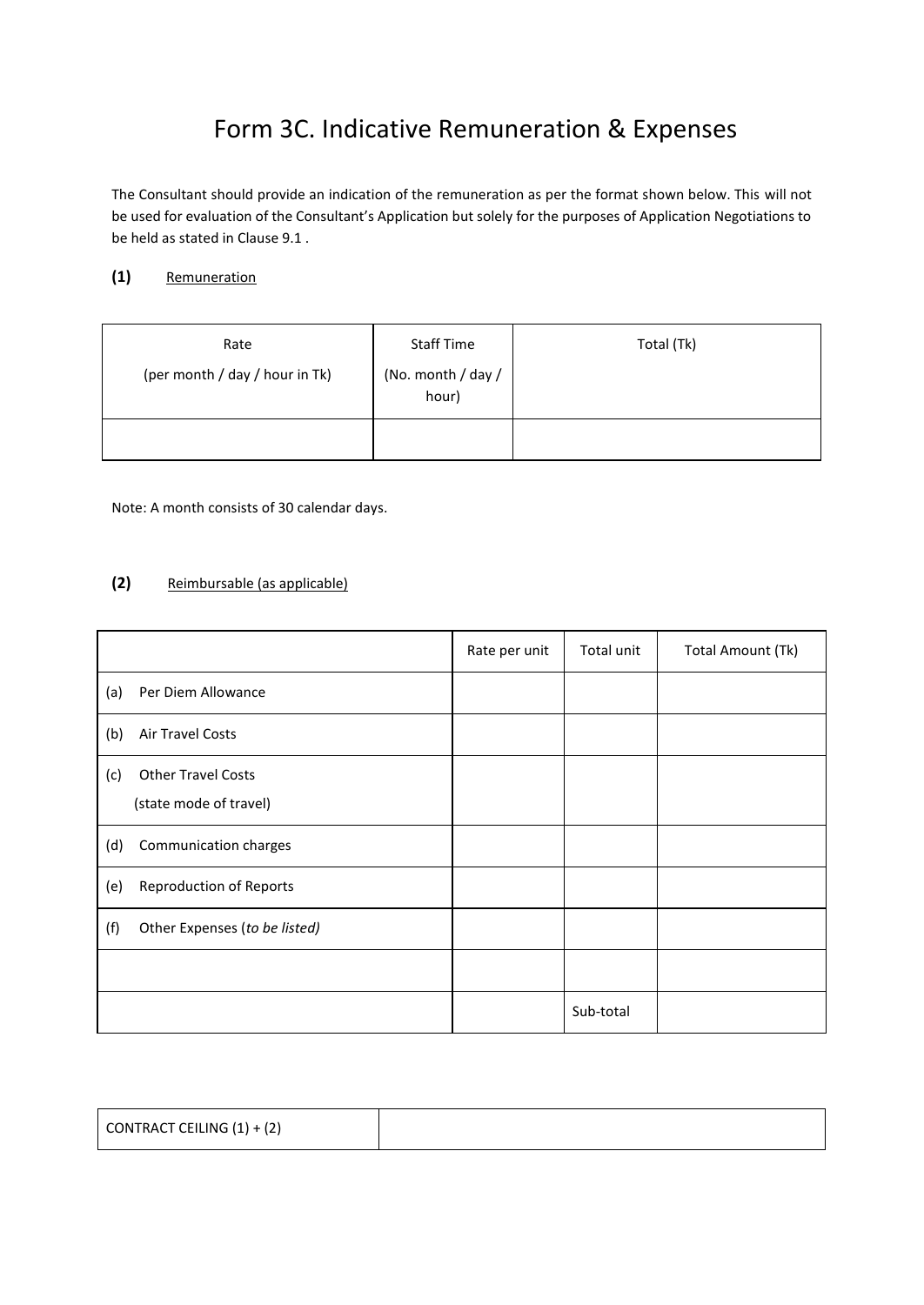<span id="page-21-0"></span>The *Contract Agreement,* which once completed and signed by the Client and the Consultant, clearly defines the Client's and Consultants' respective responsibilities.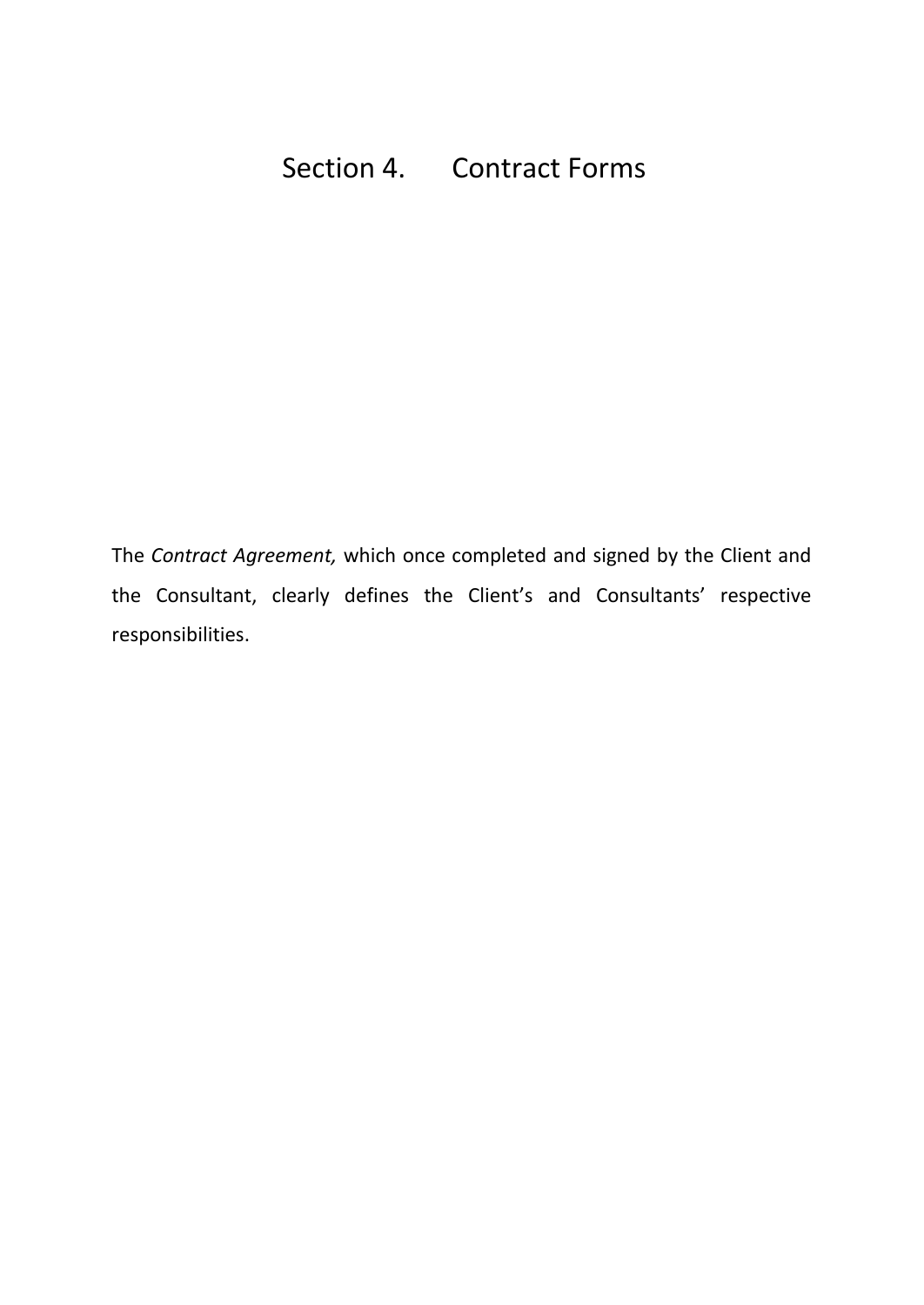## **4.1 Contract Agreement (Time-based)**

THIS CONTRACT ("the Contract") is entered into this day of *[dd/mm/yy]*, by and between [*insert name of Client]* ("the Procuring Entity") having its office at *[insert address of Client]*, and *[insert name of Consultant]* ("the Consultant") having his/her address at *[insert address of Consultant].*

WHEREAS, the Client wishes to have the Consultant performing the Services hereinafter referred to, and

WHEREAS, the Consultant is willing to perform these Services,

NOW THEREFORE THE PARTIES hereby agree as follows:

#### **General**

<span id="page-22-3"></span><span id="page-22-2"></span><span id="page-22-1"></span><span id="page-22-0"></span>

| 1. | <b>Services</b>                                                      | 1.1 | The Consultant shall perform the Services specified in Annex A (Description of<br>Services), which are made an integral part of the Contract.                                                                                                                                      |  |
|----|----------------------------------------------------------------------|-----|------------------------------------------------------------------------------------------------------------------------------------------------------------------------------------------------------------------------------------------------------------------------------------|--|
| 2. | Duration                                                             | 2.1 | The Consultant shall perform the Services during the period commencing from<br>[dd/mm/yy] and continuing until [dd/mm/yy], or any other period as may be<br>subsequently agreed by the parties in writing.                                                                         |  |
| 3. | Corrupt,<br>Fraudulent,<br>Collusive or<br><b>Coercive Practices</b> | 3.1 | The Government requires that Client, as well as Applicants, shall observe the<br>highest standard of ethics during the implementation of procurement proceedings<br>and the execution of Contracts under public funds.                                                             |  |
|    |                                                                      | 3.2 | The Government defines corrupt, fraudulent, collusive or coercive practices, for<br>the purposes of this provision, in the Sub-Clause 3.5                                                                                                                                          |  |
|    |                                                                      | 3.3 | Should any corrupt, fraudulent, collusive or coercive practice of any kind come to<br>the knowledge of the Client, it shall, in the first place, allow the Applicant to<br>provide an explanation and shall, take actions only when a satisfactory explanation<br>is not received. |  |
|    |                                                                      | 3.4 | If the Client at any time determines that the Applicant has, directly or through an<br>agent, engaged in corrupt, fraudulent, collusive or coercive practices in competing<br>for, or in executing, a Contract under public funds., the Client shall:                              |  |
|    |                                                                      |     | (a)<br>exclude the Applicant from participation in the procurement proceedings<br>concerned or reject an Application for award; and                                                                                                                                                |  |
|    |                                                                      |     | (b)<br>declare the Applicant ineligible, either indefinitely or for a stated period<br>of time, from participation in procurement proceedings under public<br>funds.                                                                                                               |  |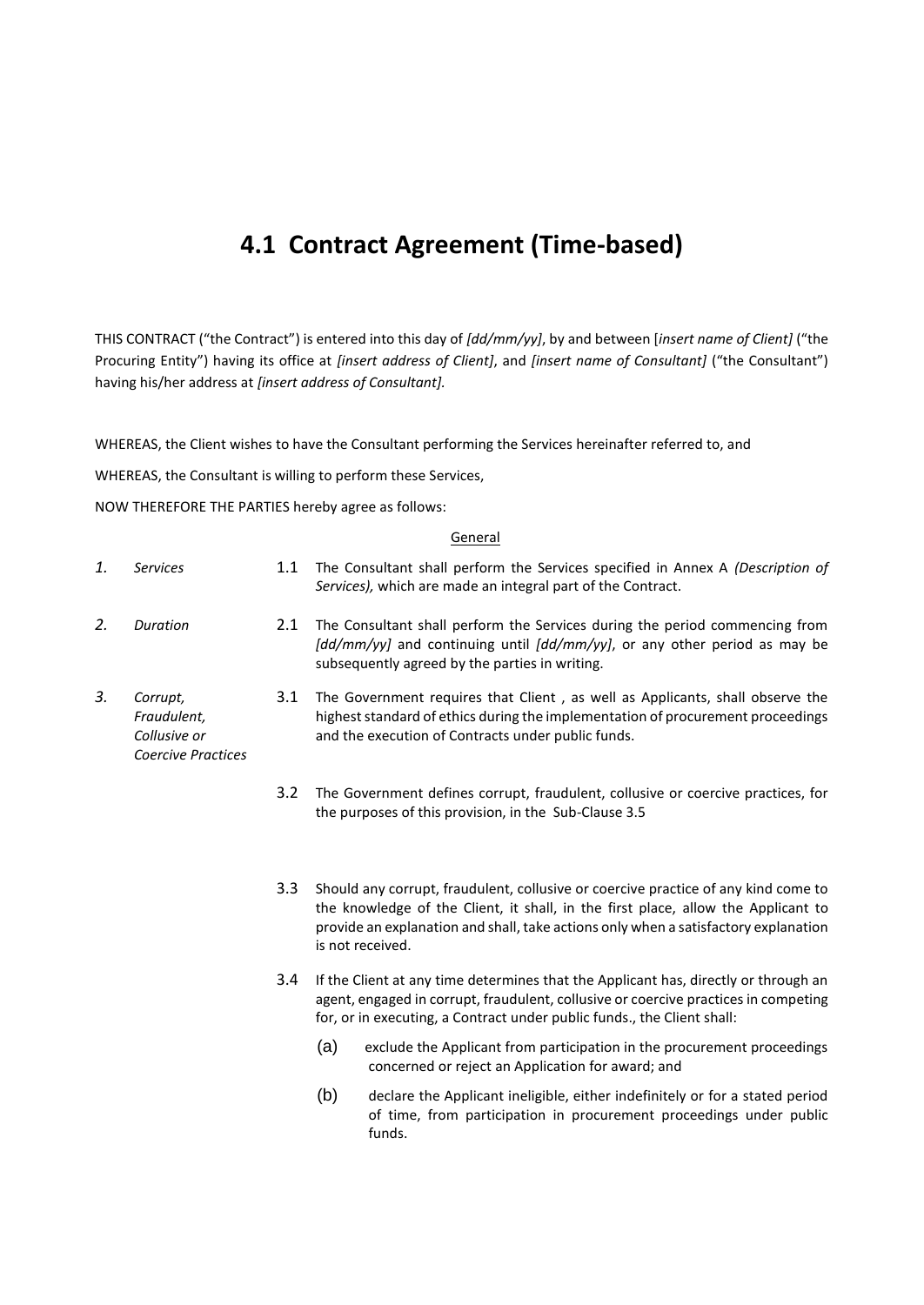3.5 The Government defines, for the purposes of this provision, the terms set forth below as follows:

*"corrupt practice"* means offering, giving or promising to give, receiving, or soliciting either directly or indirectly, to any officer or employee of a Client or other public or private authority or individual, a gratuity in any form; employment or any other thing or service of value as an inducement with respect to an act or decision or method followed by a Client in connection with a Procurement proceeding or Contract execution;

*"fraudulent practice*" means the misrepresentation or omission of facts in order to influence a decision to be taken in a Procurement proceeding or Contract execution;

*"collusive practice"* means a scheme or arrangement between two (2) or more Persons, with or without the knowledge of the Client, that is designed to arbitrarily reduce the number of Tenders submitted or fix Tender prices at artificial, noncompetitive levels, thereby denying a Client the benefits of competitive price arising from genuine and open competition; or

*"coercive practice"* means harming or threatening to harm, directly or indirectly, Persons or their property to influence a decision to be taken in the Procurement proceeding or the execution of a Contract, and this will include creating obstructions in the normal submission process used for Tenders, Applications, Proposals or Quotations.

- <span id="page-23-0"></span>*4. Applicable Law* 4.1 The Contract shall be governed by and interpreted in accordance with the laws of the People's Republic of Bangladesh
- <span id="page-23-1"></span>*5. Governing Language* 5.1 The language governing the Contract shall be English, however for day to day communications in writing both Bangla and English may be used.
- <span id="page-23-2"></span>*6. Modification of Contract* 6.1 The Contract shall only be modified by agreement in writing between the Client and the Consultant.
- <span id="page-23-3"></span>*7. Ownership of Material* 7.1 Any studies, reports or other material, graphic, software or otherwise, prepared by the Consultant for the Client under the Contract shall belong to and remain the property of the Client.
	- 7.2 The Consultant may, with the prior written approval of the Client, retain a copy of such documents and software, but shall not use them for purposes unrelated to the Contract.
- <span id="page-23-4"></span>*8. Relation between the Parties*  8.1 Nothing contained in the Contract shall be construed as establishing or creating any relationship other than that of independent Consultant between the Client and the Consultant.
- <span id="page-23-5"></span>*9. Contractual Ethics* 9.1 No fees, gratuities, rebates, gifts, commissions or other payments, other than those shown in the Contract, shall have been given or received in connection with the selection process or in the contract execution.

#### Payments to the Consultant

<span id="page-23-7"></span><span id="page-23-6"></span>*10. Ceiling Amount* 10.1 The Client shall pay the Consultant for the Services rendered pursuant to 'Description of Services' 'a ceiling amount not to exceed Tk *[insert amount]*, which includes remuneration and reimbursable expenses as set forth in Clauses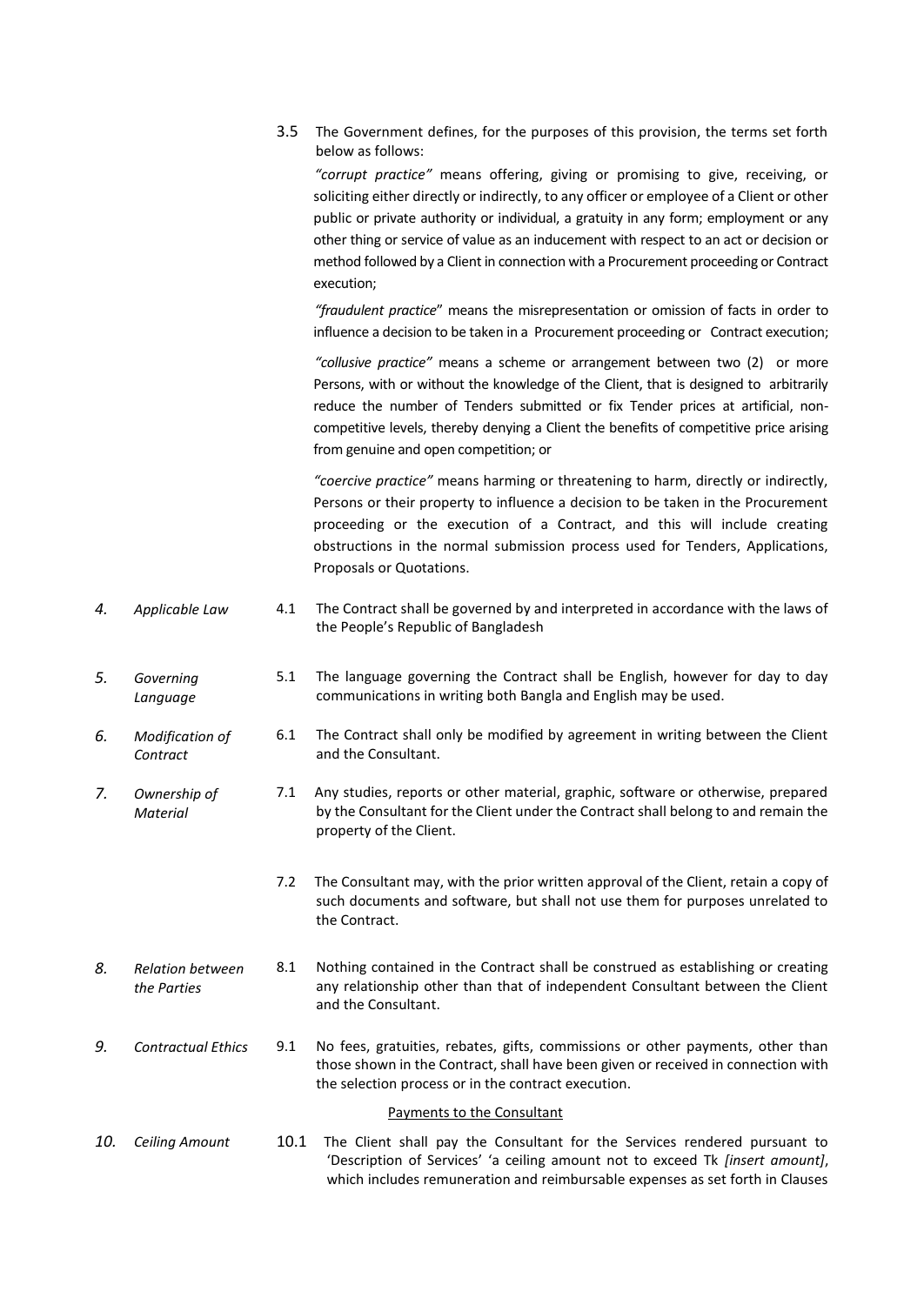10.2. These amounts have been established based on the understanding that it includes all of the Consultant's costs as well as any tax obligation that may be imposed on the Consultant.

- 10.2 The composition of the Remuneration and Reimbursable which make up the ceiling amount are detailed in Annex B
- <span id="page-24-0"></span>*11. Remuneration* 11.1 The Client shall pay the Consultant for Services rendered with the rates agreed and specified in ANNEX B "Cost estimates for Services and Schedule of Rates". Remuneration rates shall be on monthly/daily/hourly [ delete those inappropriate ]
	- 11.2 Monthly Rate: The time spent in performing the Services shall include travel time, weekends and public holidays, and to the extent specified in Clause 15.2 shall also include periods of casual leave and sick leave. In cases where only part of a month is worked then remuneration shall be computed by dividing the monthly rate by 30 and multiplying by the number of days worked i.e. time spent (as described above) during that month;
		- or

Daily rate: The time spent in performing the Services shall be determined solely on the basis of the number of days actually worked by the Consultant, and shall include travel time, but not weekends, public holidays, casual or sick leave

or

Hourly rate: The time spent in performing the Services shall be determined solely on the basis of the number of hours actually worked by the Consultant, and shall include travel time, but not weekends, public holidays, casual or sick leave.

- <span id="page-24-1"></span>*12. Reimbursables* 12.1 Per Diem Allowance: The Consultant shall, when performing the Services away from the duty station, be entitled to per diem allowance in accordance with the agreed per diem rates.
	- 12.2 Travel Costs: The Consultant shall, when performing the Services away from the duty station, be entitled to travel costs in accordance with the agreed travel costs.
	- 12.3 Other Expenses: The Consultant shall, when performing the Services, be entitled to reimbursement of any other expenses as detailed in Annex B.
	- 12.4 For other reasonable reimbursable expenses not falling within the above three categories, but which may arise during performance of the Services, such expenses will only be reimbursed by the Client as it may at its sole discretion approve, subject to available of budget.
- <span id="page-24-2"></span>*13. Payment Conditions* 13.1 Currency: Payments shall be made in Bangladesh Taka by the end of each calendar month or within fifteen (15) calendar days of receipt of the Invoice as the case may be.
	- 13.2 Advance Payment: The Consultant shall, if he/she so requests, be entitled to a total advance payment, as specified in Annex B, to cover his/her out-of-pocket expenses which are to be recovered in equal installments from monthly amounts due to him/her.

*[For aid funded procurement Advance Payments may be applicable. However, for 100% GoB funded procurement Advance payments shall not be applicable unless otherwise specifically decided by The Government.]*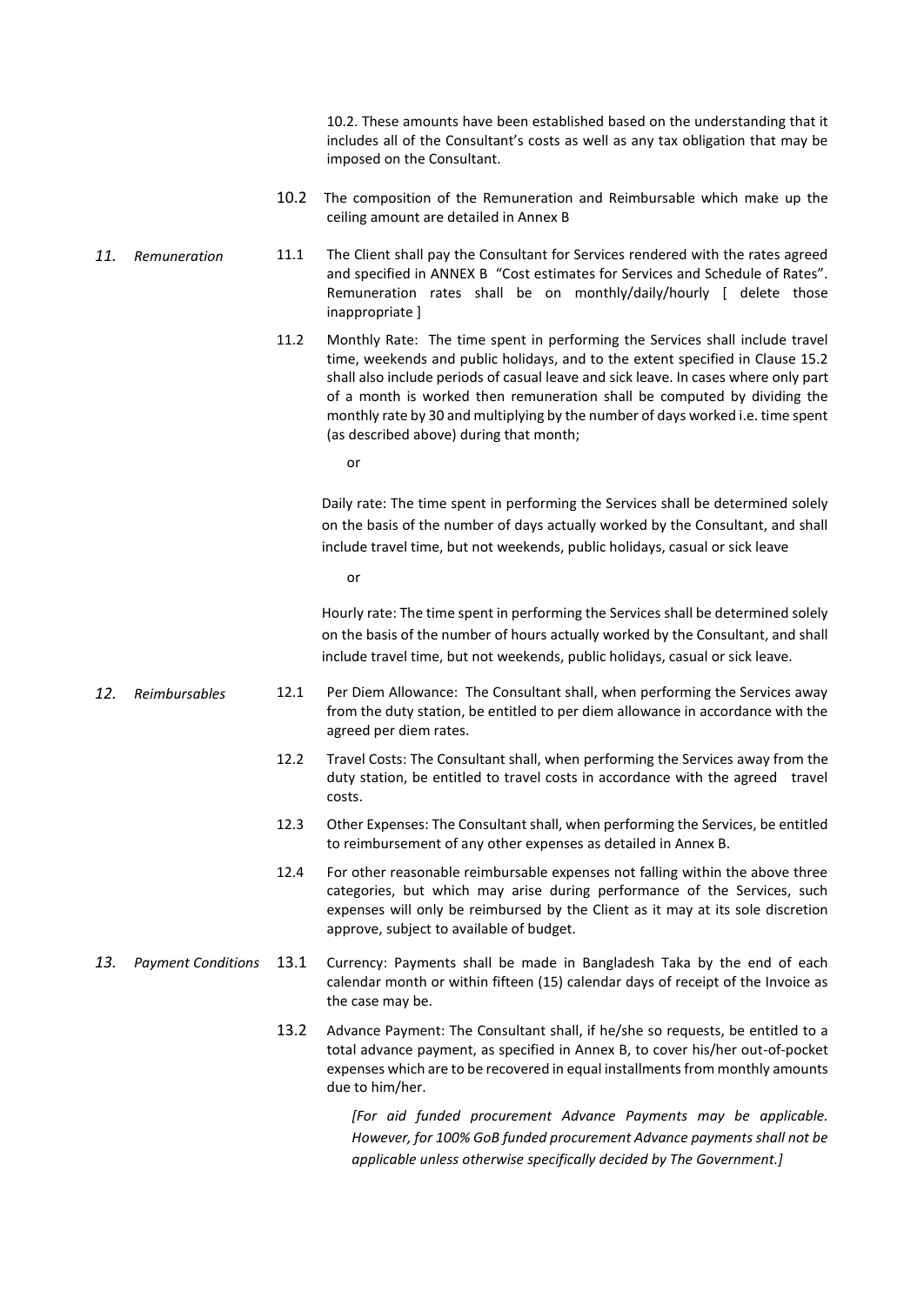<span id="page-25-5"></span><span id="page-25-4"></span><span id="page-25-3"></span><span id="page-25-2"></span><span id="page-25-1"></span><span id="page-25-0"></span>

|  |     |                                   | 13.3 | Monthly Payments: The Consultant shall submit an Invoice for Remuneration<br>and Reimbursable at the end of every month and payments shall be made by the<br>Client within fifteen (15) calendar days of receipt of the invoice.                                                                                                                                    |
|--|-----|-----------------------------------|------|---------------------------------------------------------------------------------------------------------------------------------------------------------------------------------------------------------------------------------------------------------------------------------------------------------------------------------------------------------------------|
|  |     |                                   | 13.4 | Final Payment: The final payment shall be made only after the final report shall<br>have been submitted by the Consultant and approved as satisfactory to the<br>Client. If the Client notifies any deficiencies in the Services or the final report, the<br>Consultant shall promptly make any necessary corrections, to the satisfaction of<br>the Client.        |
|  |     |                                   | 13.5 | Suspension: The Client may, by written notice of suspension to the Consultant,<br>suspend all payments to the Consultant hereunder if the Consultant fails to<br>perform his/her obligations under this Contract.                                                                                                                                                   |
|  |     |                                   | 13.6 | Refund of Excess Payment: Any amount if paid to the Consultant in excess of the<br>amount actually payable under the provisions of the Contract shall be<br>reimbursed by the Consultant within thirty (30) days of receipt of the claim from<br>the Client, provided that such claim is lodged within three(3) months after the<br>acceptance of the final report. |
|  |     |                                   |      | Obligations of the Consultant                                                                                                                                                                                                                                                                                                                                       |
|  | 14. | Medical<br>Arrangements           | 14.1 | The Consultant shall, before commencement of the Services furnish the Client<br>with a medical report providing evidence satisfactory to the Client that the<br>Consultant is in good health and is not subject to any physical or mental disability<br>which may interfere with his/her performance of the Services.                                               |
|  | 15. | <b>Working Hours and</b><br>Leave | 15.1 | The Consultant shall, when engaged directly with the Client, follow the normal<br>Working Hours and Holidays of the Client, and entitlement to leave as per the<br>Client's Rules.                                                                                                                                                                                  |
|  |     |                                   | 15.2 | The Consultant's remuneration shall be deemed to cover leave except otherwise<br>specified in the Contract.                                                                                                                                                                                                                                                         |
|  | 16. | Performance<br><b>Standard</b>    | 16.1 | The Consultant undertakes to perform the Services with the highest standards<br>of professional and ethical competence and integrity.                                                                                                                                                                                                                               |
|  | 17. | Contract                          | 17.1 | Client's Representative                                                                                                                                                                                                                                                                                                                                             |
|  |     | Administration                    |      | The Client's representative, as indicated in Annex A, shall be responsible for the<br>coordination of all activities under the Contract.                                                                                                                                                                                                                            |
|  |     |                                   | 17.2 | Timesheets                                                                                                                                                                                                                                                                                                                                                          |
|  |     |                                   |      | The Consultant providing Services may be required to complete standard<br>timesheets or any other document to identify the time spent, as requested by<br>the Client's Representative.                                                                                                                                                                              |
|  | 18. | Confidentiality                   | 18.1 | The Consultant shall not, during the term of the Contract or within two years<br>after its expiration, disclose any proprietary or confidential information relating<br>to the Services, the Contract or the Client's business operations without the prior<br>written consent of the Client.                                                                       |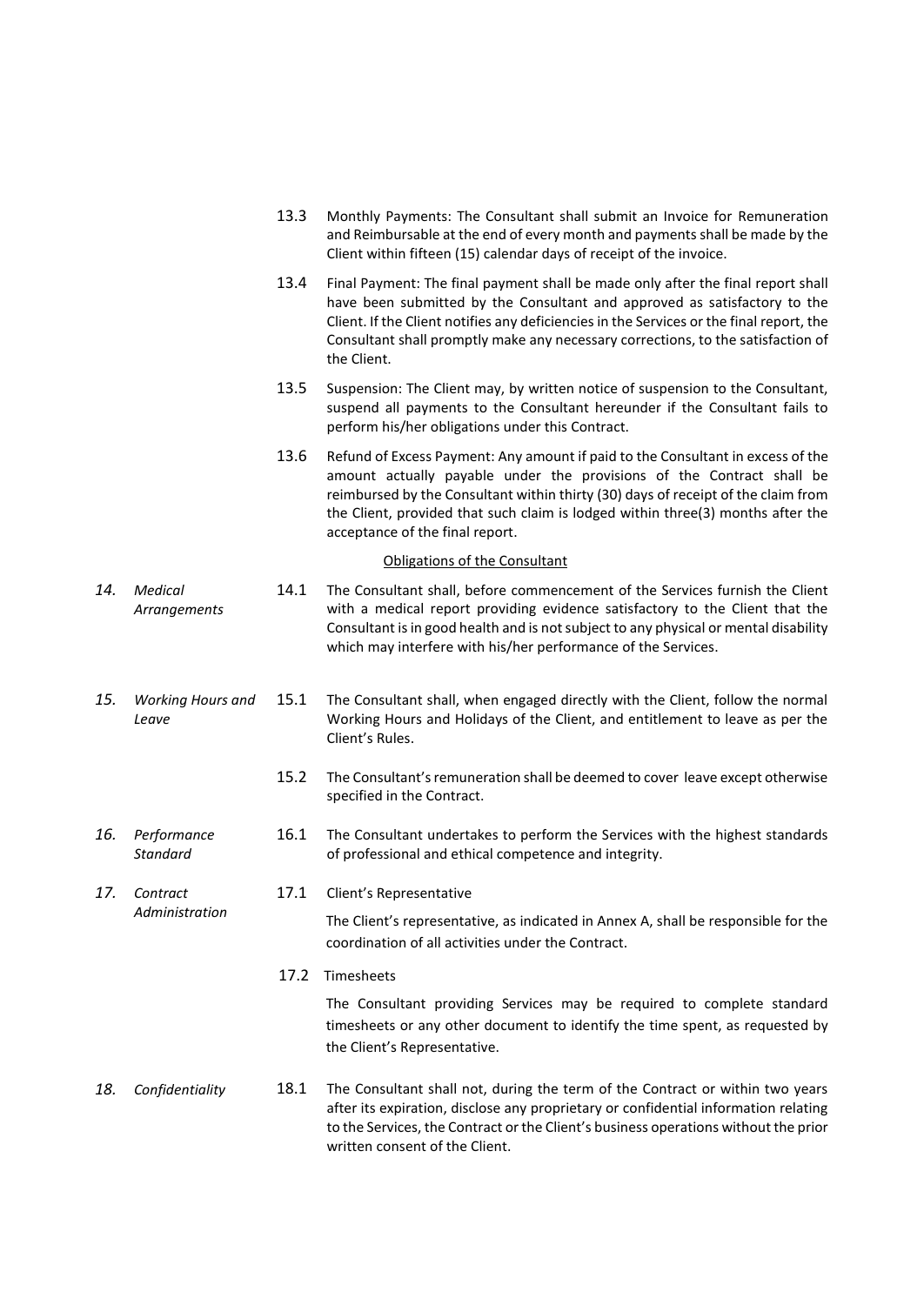<span id="page-26-5"></span><span id="page-26-4"></span><span id="page-26-3"></span><span id="page-26-2"></span><span id="page-26-1"></span><span id="page-26-0"></span>

| 19.                       | Consultant's<br>Liabilities                                     | 19.1 | The Consultant shall continue to cooperate with the Client after the termination<br>of the Contract, to such reasonable extent as may be necessary to clarify or<br>explain any reports or recommendations made by the Consultant.                                                                               |  |  |
|---------------------------|-----------------------------------------------------------------|------|------------------------------------------------------------------------------------------------------------------------------------------------------------------------------------------------------------------------------------------------------------------------------------------------------------------|--|--|
|                           |                                                                 | 19.2 | The Consultant shall report immediately to the Client any circumstances or<br>events which might reasonably be expected to hinder or prejudice the<br>performance of the Services.                                                                                                                               |  |  |
| 20.                       | Consultant not to<br>be Engaged in<br><b>Certain Activities</b> | 20.1 | The Consultant agrees that, during the term of the Contract and after its<br>termination, the Consultant shall be disqualified from providing goods, works or<br>services (other than any continuation of the Services under the Contract) for any<br>project resulting from or closely related to the Services. |  |  |
| Obligations of the Client |                                                                 |      |                                                                                                                                                                                                                                                                                                                  |  |  |
| 21.                       | Services, Facilities<br>and Property                            | 21.1 | The Client shall, free of any charge to the Consultant, make available for the<br>purpose of carrying out the assignment data, local services, personnel, and<br>facilities indicated in Annex A.                                                                                                                |  |  |
|                           |                                                                 |      | Termination and Settlement of Disputes                                                                                                                                                                                                                                                                           |  |  |
| 22.                       | <b>Termination</b>                                              | 22.1 | By the Client                                                                                                                                                                                                                                                                                                    |  |  |
|                           |                                                                 |      | The Client may terminate the Contract by not less than twenty-eight (28) days<br>written notice to the Consultant, Such notice to be given after the occurrence of<br>any event necessitating such termination.                                                                                                  |  |  |
|                           |                                                                 | 22.2 | By the Consultant                                                                                                                                                                                                                                                                                                |  |  |
|                           |                                                                 |      | The Consultant may terminate the Contract, by not less than twenty eight (28)<br>days written notice to the Client, if the Client fails to pay any monies due to the<br>Consultant pursuant to the Contract.                                                                                                     |  |  |
| 23.                       | <b>Dispute Resolution</b>                                       | 23.1 | Amicable Settlement                                                                                                                                                                                                                                                                                              |  |  |
|                           |                                                                 |      | The Client and the Consultant shall use their best efforts to settle amicably all<br>disputes arising out of or in connection with this Contract or its interpretation.                                                                                                                                          |  |  |
|                           |                                                                 | 23.2 | Arbitration                                                                                                                                                                                                                                                                                                      |  |  |
|                           |                                                                 |      | If the dispute cannot be settled the same may be settled through arbitration in<br>accordance with the Arbitration Act 2001 of Bangladesh as at present in force.                                                                                                                                                |  |  |

<span id="page-26-6"></span>IN WITNESS WHEREOF the parties hereto have signed this agreement the day and year first above written.

The place of Arbitration shall be in Dhaka.

### FOR THE CLIENT **FOR THE CONSULTANT**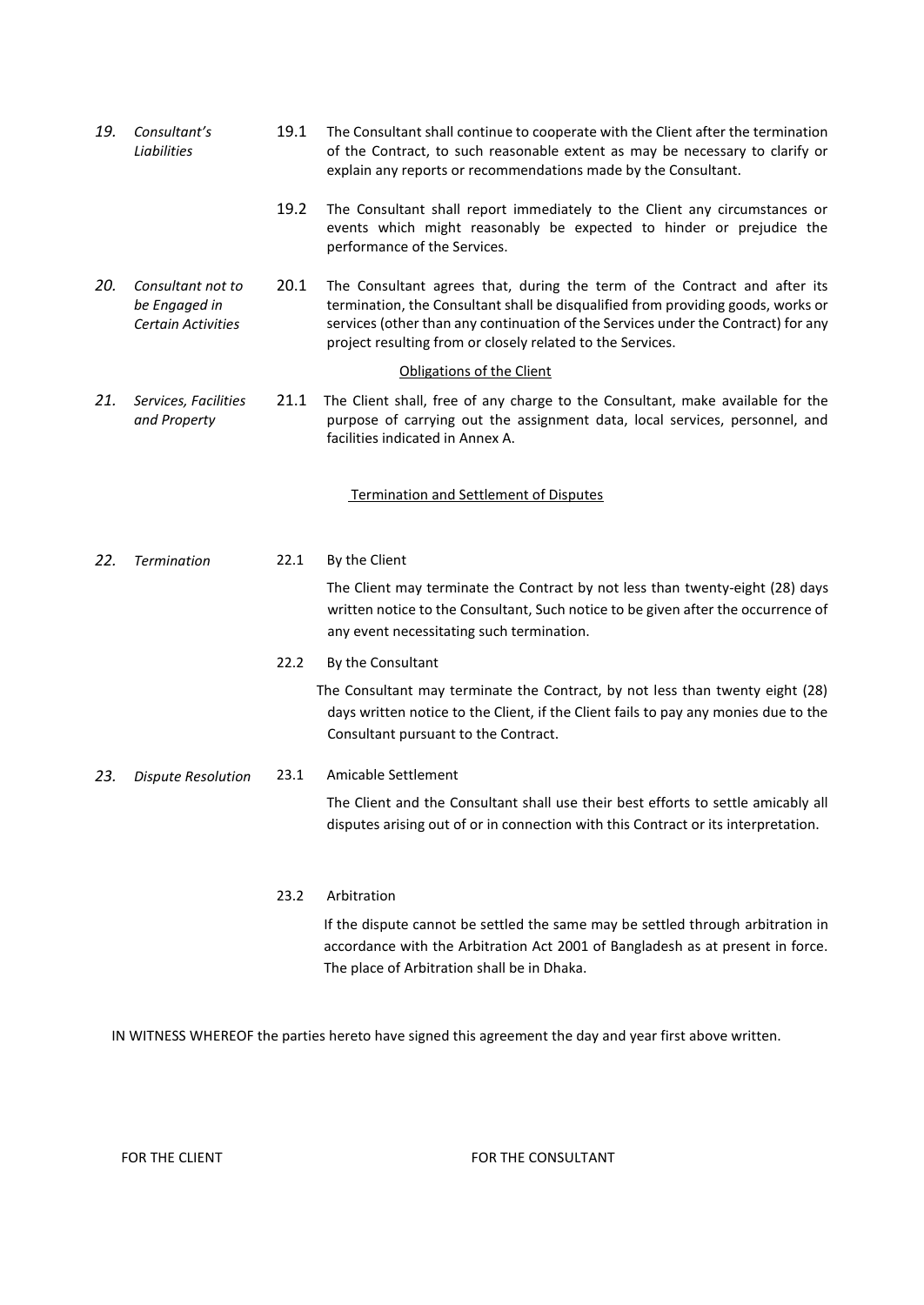Signature Signature Signature Signature

Print Name & Position: Print Name:

The following documents forming the integral part of this contract shall be interpreted in the following order of priority:

(a) The Form of contract

Annex A: Description of Services

Annex B: Cost Estimates of Services and Schedule of Rates

Annex C: Consultant's Reporting Obligations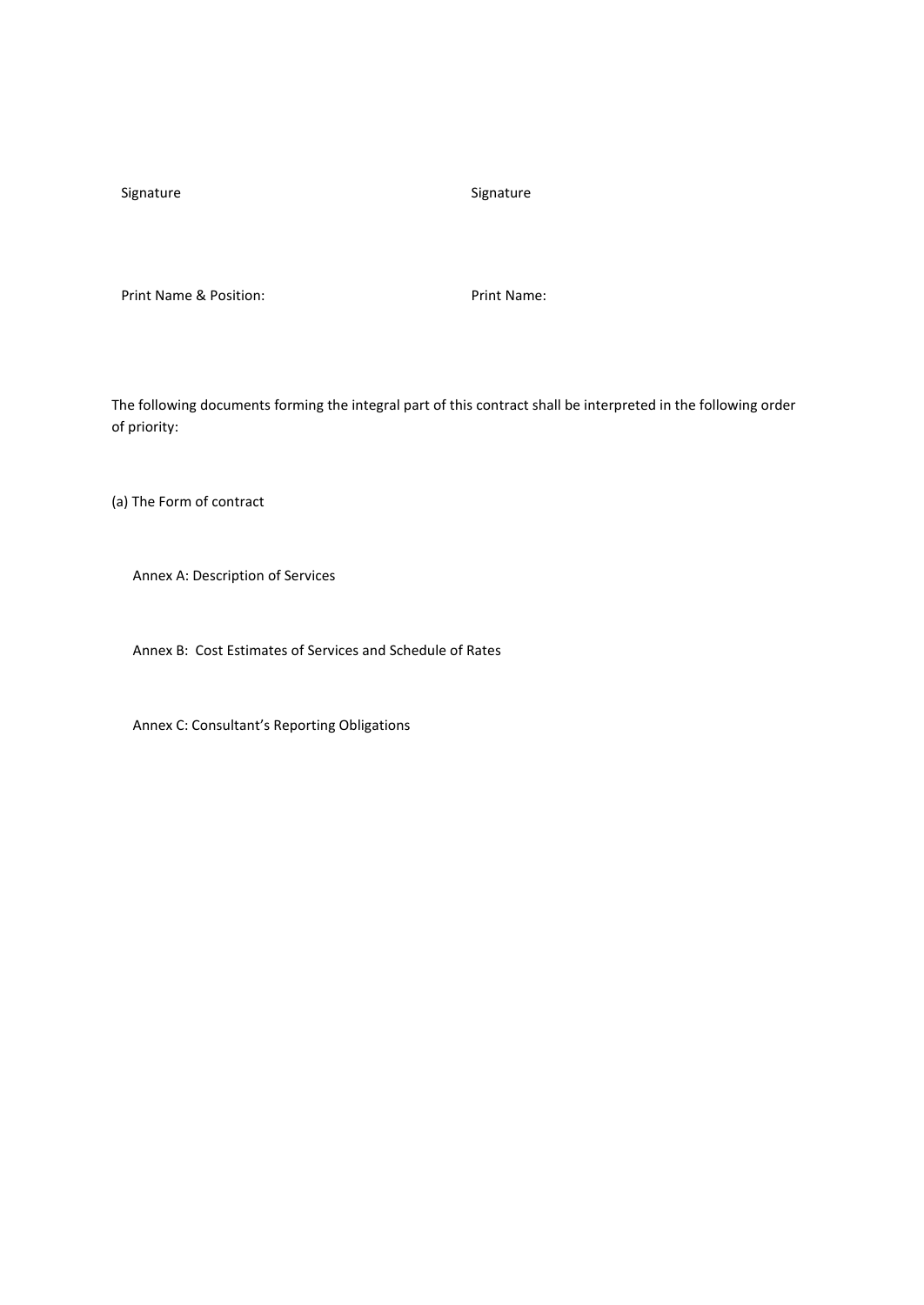### ANNEX A: Description of the Services

<span id="page-28-0"></span>*[Give detailed descriptions of the Services including its (a) Background, (b) Objectives, (c) Detailed negotiated TOR providing a description of Services to be provided , (d) Work plan with dates for completion of various tasks, (e) Place of performance of different tasks, (f) Specific tasks to be approved by the Client; etc.*).

*[also ensure the following data is listed in this Annex in conformity with the Contract Agreement.*

- *1. The name of the main location (Duty Station) at which the Services are to be provided. Also advise if any other travel will be necessary, and if so, to which expected locations will the Consultant be required to travel.*
- *2. Indicate the Contact Addresses for Notices and Requests as indicated in Clause 22.1 of the Contract Agreement.*

*(a) Address of the Client:*

 *(With phone number, Fax number & e-mail)*

*(b) Address of the Client:*

 *(With phone number, Fax number & e-mail)*

- *3. Logistics and facilities to be provided to the Consultant by the Client are listed below:*
	- *Office space with furniture including file cabinet and electric connection;*
	- *Office Assistant(s)/Support staff;*
	- *Office equipment like computer, printer etc;*
	- *Facilities for production and binding of reports etc. shall be the responsibility of the Client in case of Time based contract.*
	- *Any other facilities agreed by both Client & the Consultant.*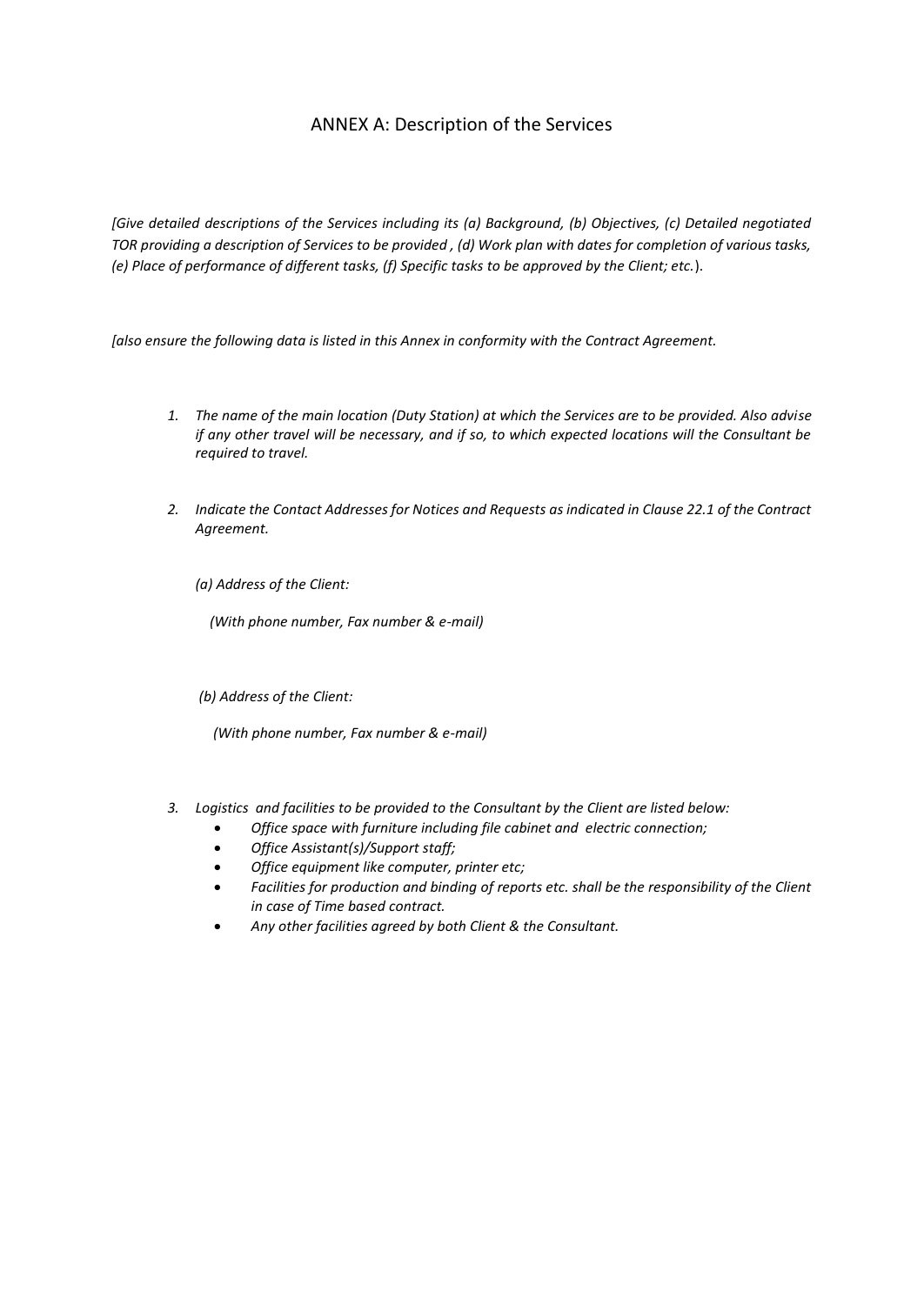### ANNEX B: Cost estimates of Services and Schedule of Rates

### <span id="page-29-0"></span>(A) Remuneration

| Name of Consultant                                                 | Rate, Taka | Quantity      | Total<br><b>Taka</b>   |
|--------------------------------------------------------------------|------------|---------------|------------------------|
| (a)                                                                | (b)        | (c)           | $(d) = (b) \times (c)$ |
|                                                                    |            |               |                        |
| Remuneration is made on a [state<br>monthly, daily or hourly] rate |            | Sub-Total (A) |                        |

### (B) Reimbursable

| Items of reimbursable                                                  | Unit | Qty               | Rate(Taka) | Total                  |
|------------------------------------------------------------------------|------|-------------------|------------|------------------------|
|                                                                        |      |                   |            | (Taka)                 |
| (a)                                                                    | (b)  | (c)               | (d)        | $(e) = (c) \times (d)$ |
| (a) Per Diem Allowance                                                 |      |                   |            |                        |
| (b) Air Travel Costs                                                   |      |                   |            |                        |
| (c) Other Travel cost                                                  |      |                   |            |                        |
| (d) Communication charges                                              |      |                   |            |                        |
| (e) Reproduction of reports                                            |      |                   |            |                        |
| (f) Other Expenses (to be listed)                                      |      |                   |            |                        |
|                                                                        |      |                   |            |                        |
| Supporting documents and vouchers must<br>be attached with the invoice |      | Sub-total $(B) =$ |            |                        |

| CONTRACT CEILING $(A) + (B) =$ | $Total =$ |
|--------------------------------|-----------|
|--------------------------------|-----------|